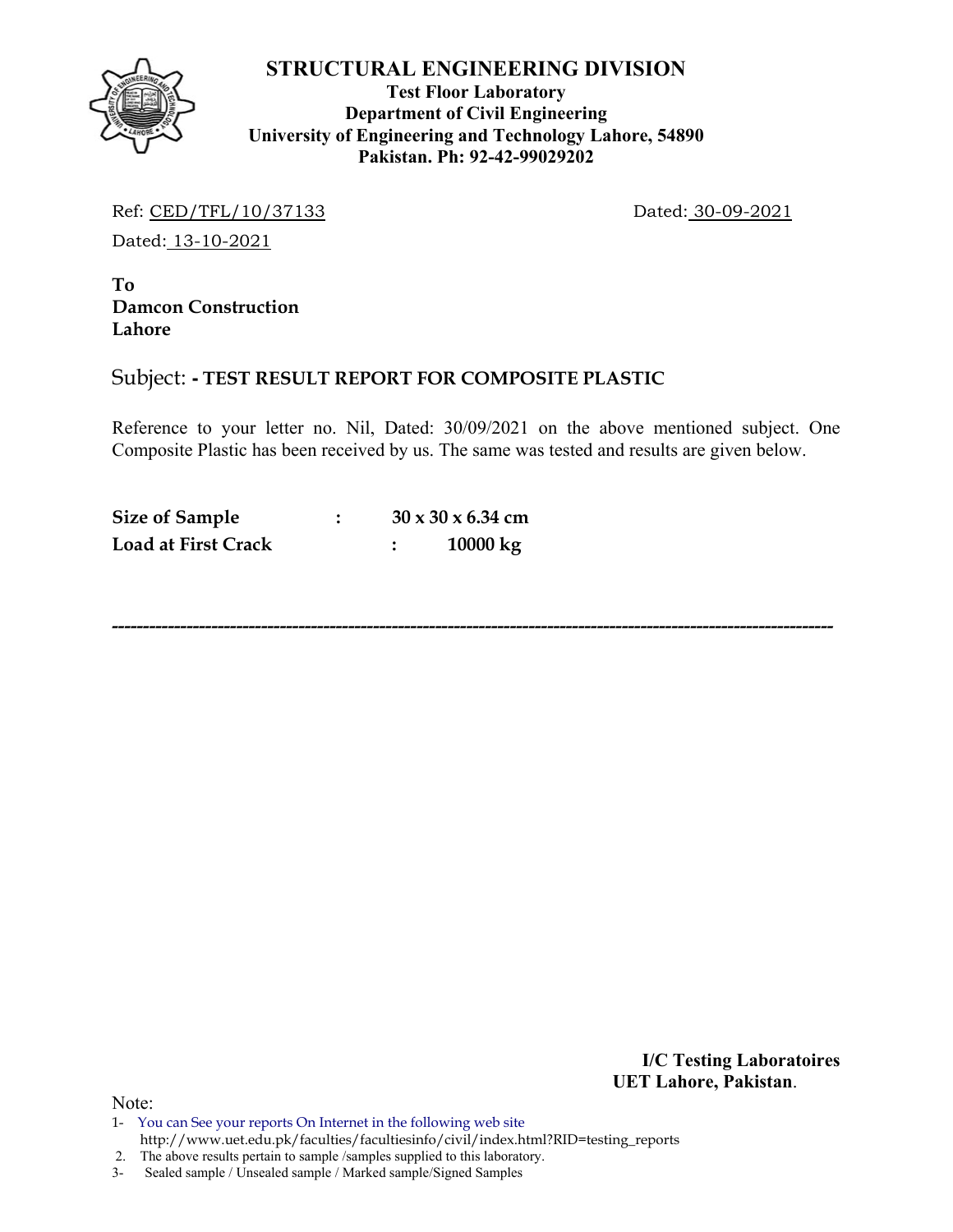

#### **Test Floor Laboratory Department of Civil Engineering University of Engineering and Technology Lahore, 54890 Pakistan. Ph: 92-42-99029202**

To, Project Manager Alwasal Traders & Consultants Lahore

| Reference # CED/TFL 37169 (Dr. Qasim Khan)            |  |
|-------------------------------------------------------|--|
| Reference of the request letter $\# \text{UET}/21064$ |  |

Dated: 07-10-2021 Dated: 07-10-2021

|                              | <b>Tension Test Report</b>   |                          | $(Page - 1/2)$                     |                          |                                         |                              |                              |                              |                              |         |
|------------------------------|------------------------------|--------------------------|------------------------------------|--------------------------|-----------------------------------------|------------------------------|------------------------------|------------------------------|------------------------------|---------|
|                              | Date of Test                 | 13-10-2021               |                                    |                          |                                         |                              |                              |                              |                              |         |
|                              | Gauge length                 | 2 inches                 |                                    |                          |                                         |                              |                              |                              |                              |         |
|                              | Description                  |                          | M.S Plate Steel Strip Tensile Test |                          |                                         |                              |                              |                              |                              |         |
| Sr. No.                      | Designation                  | Size of Strip            | <b>X</b> Section<br>Area           | <b>Yield load</b>        | Breaking<br>Load                        | <b>Yield Stress</b>          | Ultimate<br><b>Stress</b>    | Elongation                   | % Elongation                 | Remarks |
|                              | (mm)                         | (mm)                     | $\text{(mm}^2)$                    | (kg)                     | (kg)                                    | (MPa)                        | (MPa)                        | (in)                         |                              |         |
| $\mathbf{1}$                 | 6                            | 27.10x5.90               | 159.89                             | 4700                     | 7200                                    | 288                          | 442                          | 0.80                         | 40.00                        |         |
| $\blacksquare$               |                              |                          | $\overline{\phantom{a}}$           | $\overline{\phantom{0}}$ | $\qquad \qquad \blacksquare$            | $\qquad \qquad \blacksquare$ | $\qquad \qquad \blacksquare$ | $\overline{\phantom{0}}$     | $\qquad \qquad \blacksquare$ |         |
| $\qquad \qquad \blacksquare$ | $\blacksquare$               | -                        | $\qquad \qquad \blacksquare$       | $\overline{\phantom{0}}$ | $\overline{\phantom{0}}$                | $\qquad \qquad \blacksquare$ | $\qquad \qquad \blacksquare$ | $\qquad \qquad \blacksquare$ | $\qquad \qquad \blacksquare$ |         |
| $\blacksquare$               |                              |                          | $\blacksquare$                     | $\overline{\phantom{0}}$ | $\overline{\phantom{0}}$                | $\overline{a}$               | $\blacksquare$               | $\overline{a}$               | $\overline{\phantom{0}}$     |         |
| $\overline{\phantom{0}}$     | Ē,                           |                          | $\overline{a}$                     | $\overline{\phantom{0}}$ | $\qquad \qquad \blacksquare$            | $\overline{\phantom{0}}$     | $\blacksquare$               | $\overline{\phantom{0}}$     | $\overline{\phantom{a}}$     |         |
| $\overline{\phantom{0}}$     |                              | $\overline{a}$           | $\blacksquare$                     | $\overline{\phantom{0}}$ | $\qquad \qquad \blacksquare$            | $\overline{\phantom{0}}$     | $\overline{\phantom{a}}$     | $\overline{a}$               | $\overline{\phantom{a}}$     |         |
| $\blacksquare$               |                              |                          |                                    | $\overline{\phantom{0}}$ | $\qquad \qquad \blacksquare$            | $\overline{a}$               | $\qquad \qquad \blacksquare$ | $\overline{a}$               | $\qquad \qquad \blacksquare$ |         |
| $\overline{\phantom{0}}$     | $\qquad \qquad \blacksquare$ | $\overline{\phantom{0}}$ | $\overline{\phantom{0}}$           | $\overline{\phantom{0}}$ |                                         |                              | $\blacksquare$               | $\overline{a}$               | $\overline{\phantom{a}}$     |         |
|                              |                              |                          |                                    |                          | <b>Only One Sample for Tensile Test</b> |                              |                              |                              |                              |         |
|                              |                              |                          |                                    |                          |                                         |                              |                              |                              |                              |         |
|                              |                              |                          |                                    | <b>Bend Test</b>         |                                         |                              |                              |                              |                              |         |
|                              |                              |                          |                                    |                          |                                         |                              |                              |                              |                              |         |
|                              |                              |                          |                                    |                          |                                         |                              |                              |                              |                              |         |
|                              |                              |                          |                                    |                          |                                         |                              |                              |                              |                              |         |
|                              |                              |                          |                                    |                          |                                         |                              |                              |                              |                              |         |

**I/C Testing Laboratoires UET Lahore, Pakistan**.

- 1- You can See your reports On Internet in the following web site http://www.uet.edu.pk/faculties/facultiesinfo/civil/index.html?RID=testing\_reports
- 2. The above results pertain to sample /samples supplied to this laboratory.
- 3- Sealed sample / Unsealed sample / Marked sample/Signed Samples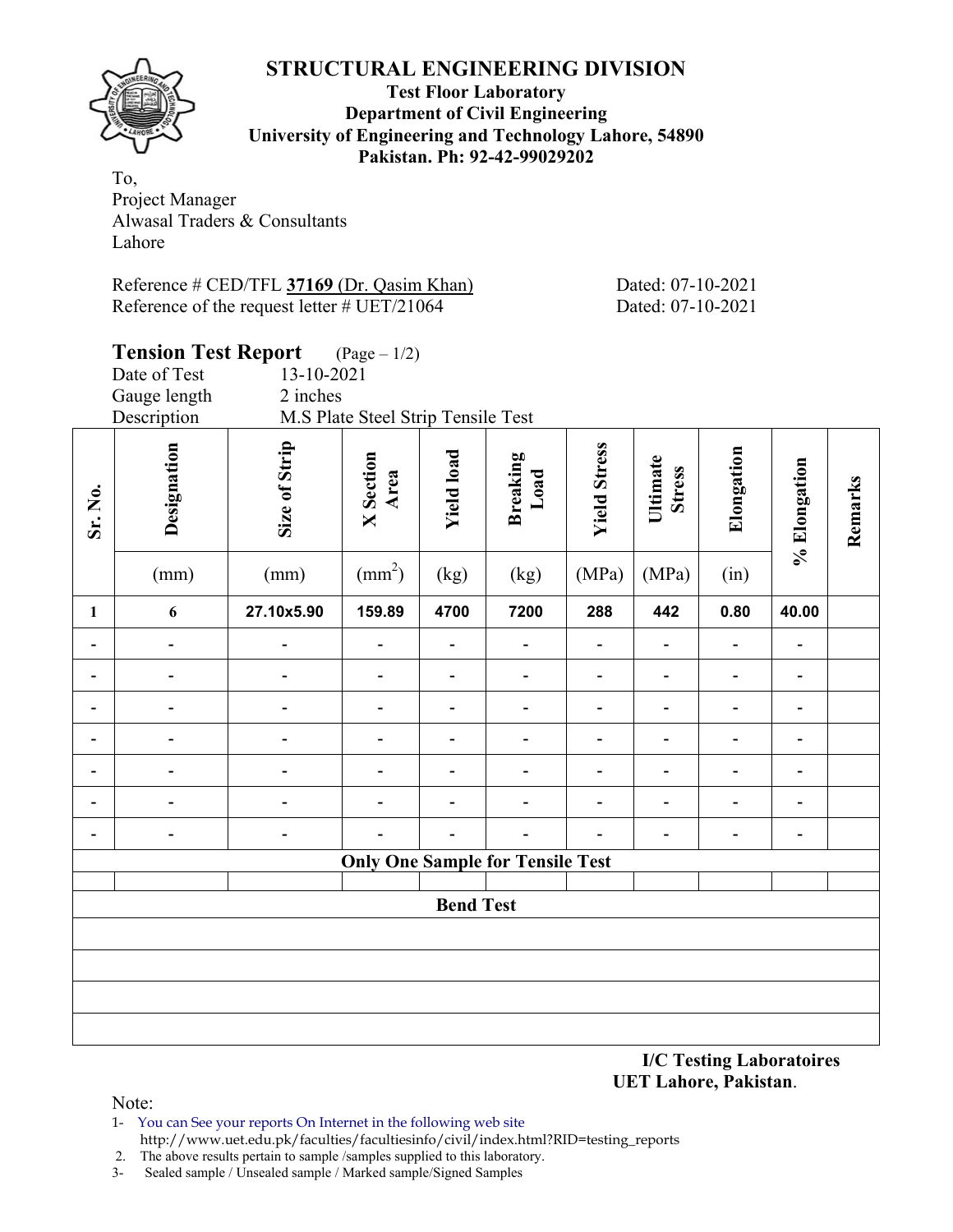

#### **Test Floor Laboratory Department of Civil Engineering University of Engineering and Technology Lahore, 54890 Pakistan. Ph: 92-42-99029202**

To, Project Manager Alwasal Traders & Consultants Lahore

| Reference # CED/TFL 37169 (Dr. Qasim Khan)            |  |
|-------------------------------------------------------|--|
| Reference of the request letter $\# \text{UET}/21065$ |  |

Dated: 07-10-2021 Dated: 07-10-2021

|                              | <b>Tension Test Report</b><br>$(\text{Page}-2/2)$ |                          |                                    |                          |                                         |                          |                           |                              |                              |         |  |  |  |
|------------------------------|---------------------------------------------------|--------------------------|------------------------------------|--------------------------|-----------------------------------------|--------------------------|---------------------------|------------------------------|------------------------------|---------|--|--|--|
|                              | Date of Test                                      | 13-10-2021               |                                    |                          |                                         |                          |                           |                              |                              |         |  |  |  |
|                              | Gauge length                                      | 2 inches                 |                                    |                          |                                         |                          |                           |                              |                              |         |  |  |  |
|                              | Description                                       |                          | M.S Plate Steel Strip Tensile Test |                          |                                         |                          |                           |                              |                              |         |  |  |  |
| Sr. No.                      | Designation                                       | Size of Strip            | <b>X</b> Section<br>Area           | <b>Yield load</b>        | Breaking<br>Load                        | <b>Yield Stress</b>      | Ultimate<br><b>Stress</b> | Elongation                   | % Elongation                 | Remarks |  |  |  |
|                              | (mm)                                              | (mm)                     | $\text{(mm}^2)$                    | (kg)                     | (kg)                                    | (MPa)                    | (MPa)                     | (in)                         |                              |         |  |  |  |
| $\mathbf{1}$                 | 8                                                 | 27.20x8.20               | 223.04                             | 6400                     | 9700                                    | 281                      | 427                       | 0.80                         | 40.00                        |         |  |  |  |
| $\blacksquare$               |                                                   |                          |                                    |                          |                                         |                          |                           | $\overline{a}$               | $\blacksquare$               |         |  |  |  |
| $\overline{\phantom{a}}$     | $\overline{a}$                                    | $\overline{\phantom{0}}$ | $\overline{\phantom{a}}$           | $\overline{\phantom{a}}$ | $\qquad \qquad \blacksquare$            | $\overline{\phantom{0}}$ | $\overline{\phantom{0}}$  | $\overline{\phantom{a}}$     | $\overline{\phantom{a}}$     |         |  |  |  |
| $\qquad \qquad \blacksquare$ | $\overline{a}$                                    | $\overline{\phantom{0}}$ | $\overline{\phantom{a}}$           | $\overline{\phantom{0}}$ | $\overline{\phantom{0}}$                | $\overline{\phantom{0}}$ | $\overline{\phantom{0}}$  | $\qquad \qquad \blacksquare$ | $\overline{\phantom{0}}$     |         |  |  |  |
| -                            |                                                   |                          |                                    | ÷                        | $\overline{\phantom{0}}$                | $\overline{\phantom{0}}$ | -                         | $\overline{a}$               | $\qquad \qquad \blacksquare$ |         |  |  |  |
| $\qquad \qquad \blacksquare$ | $\overline{a}$                                    | $\overline{\phantom{0}}$ |                                    | $\overline{a}$           | $\overline{a}$                          | $\overline{\phantom{0}}$ | $\overline{\phantom{0}}$  | $\overline{\phantom{0}}$     | $\overline{\phantom{a}}$     |         |  |  |  |
| $\qquad \qquad \blacksquare$ | $\overline{a}$                                    | $\overline{a}$           |                                    | ÷                        | $\overline{\phantom{0}}$                | $\blacksquare$           | $\overline{a}$            | $\overline{a}$               | $\overline{\phantom{0}}$     |         |  |  |  |
| -                            | $\overline{a}$                                    | -                        |                                    |                          |                                         |                          |                           | $\blacksquare$               | $\overline{\phantom{a}}$     |         |  |  |  |
|                              |                                                   |                          |                                    |                          | <b>Only One Sample for Tensile Test</b> |                          |                           |                              |                              |         |  |  |  |
|                              |                                                   |                          |                                    | <b>Bend Test</b>         |                                         |                          |                           |                              |                              |         |  |  |  |
|                              |                                                   |                          |                                    |                          |                                         |                          |                           |                              |                              |         |  |  |  |
|                              |                                                   |                          |                                    |                          |                                         |                          |                           |                              |                              |         |  |  |  |
|                              |                                                   |                          |                                    |                          |                                         |                          |                           |                              |                              |         |  |  |  |
|                              |                                                   |                          |                                    |                          |                                         |                          |                           |                              |                              |         |  |  |  |
|                              |                                                   |                          |                                    |                          |                                         |                          |                           |                              |                              |         |  |  |  |

**I/C Testing Laboratoires UET Lahore, Pakistan**.

- 1- You can See your reports On Internet in the following web site http://www.uet.edu.pk/faculties/facultiesinfo/civil/index.html?RID=testing\_reports
- 2. The above results pertain to sample /samples supplied to this laboratory.
- 3- Sealed sample / Unsealed sample / Marked sample/Signed Samples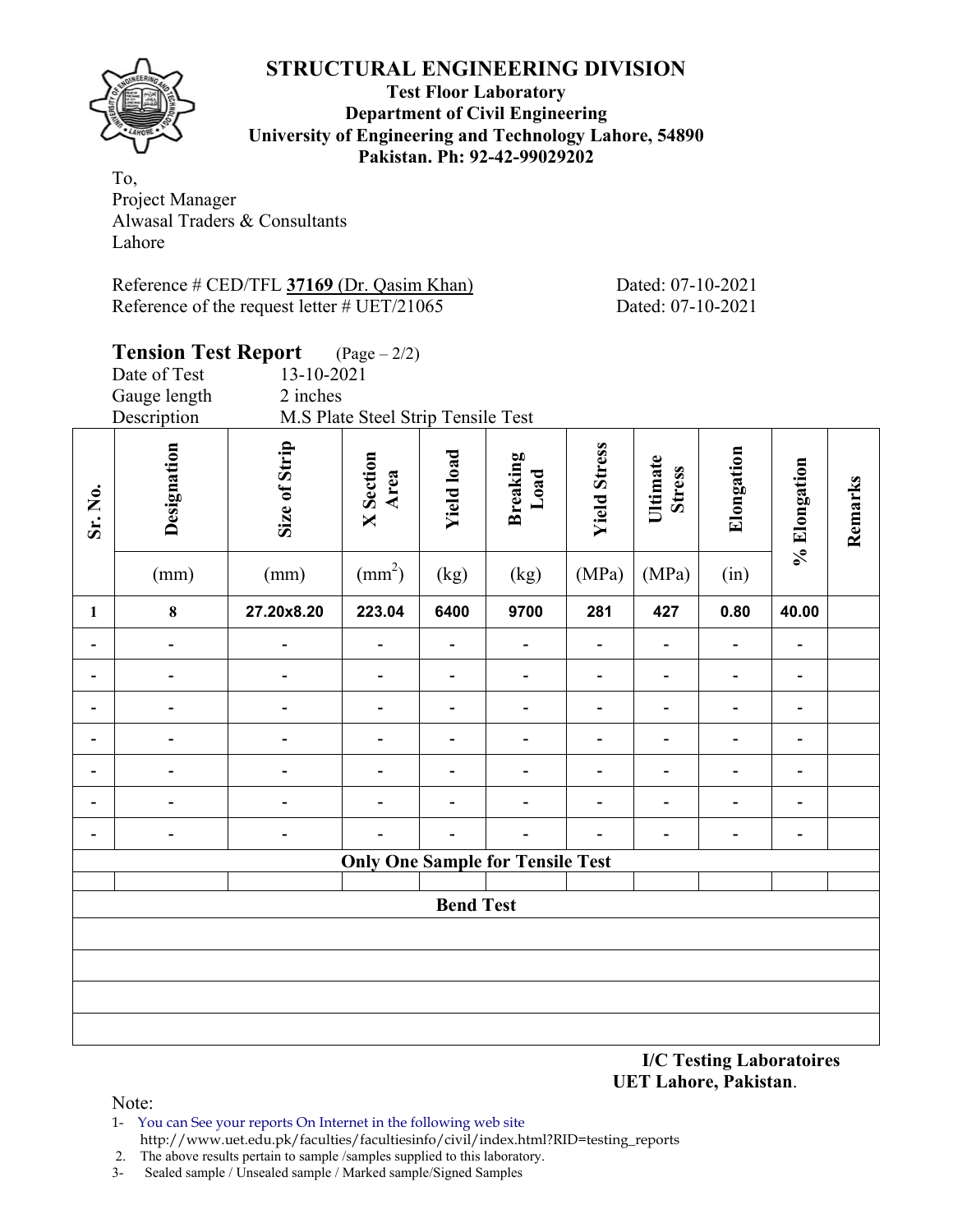

#### **Test Floor Laboratory Department of Civil Engineering University of Engineering and Technology Lahore, 54890 Pakistan. Ph: 92-42-99029202**

To, Material Engineer Defence Housing Authority, Multan Installation of Flood Light at DHA Sports Complex (M/s Pierlite)

Reference # CED/TFL **37174** (Dr. Irfan ul Hussan) Dated: 08-10-2021 Reference of the request letter # 701/92/P&D/DHA Dated: 07-10-2021

## **Tension Test Report** (Page -1/1)

| Date of Test | $13 - 10 - 2021$                    |
|--------------|-------------------------------------|
| Gauge length | 8 inches                            |
| Description  | <b>AnchorBolts Bar Tensile Test</b> |

| Sr. No.        | Weight          | Diameter/<br>size |                | Area<br>(mm <sup>2</sup> ) |                | <b>Yield load</b>        |                                        | <b>Yield Stress</b><br>(MPa) | <b>Ultimate Stress</b><br>Elongation<br>(MPa) |                | % Elongation   | Remarks |
|----------------|-----------------|-------------------|----------------|----------------------------|----------------|--------------------------|----------------------------------------|------------------------------|-----------------------------------------------|----------------|----------------|---------|
|                | $(\text{kg/m})$ | Nominal<br>(mm)   | Actual<br>(mm) | Nominal                    | Actual         | (kg)                     | (kg)                                   | Actual                       | Actual                                        | (inch)         |                |         |
| 1              | 8.669           | 38                | 37.50          | --------                   | 1104.4         | 34800                    | 60400                                  | 309                          | 537                                           | 2.20           | 27.5           |         |
| $\blacksquare$ | Ξ.              | $\blacksquare$    | ۰              | $\blacksquare$             | $\blacksquare$ | $\overline{\phantom{a}}$ | $\blacksquare$                         | $\blacksquare$               | $\blacksquare$                                | $\blacksquare$ | $\blacksquare$ |         |
| $\blacksquare$ | ۰               | $\blacksquare$    | ٠.             | $\blacksquare$             | $\blacksquare$ | ۰                        | ٠                                      | Ξ.                           | $\blacksquare$                                | $\blacksquare$ | ۰.             |         |
|                |                 | $\blacksquare$    | ۰              | $\blacksquare$             | $\blacksquare$ | ۰                        | ۰                                      | Ξ.                           | $\blacksquare$                                | ٠              | ۰              |         |
|                |                 | ٠.                |                |                            |                |                          | $\overline{\phantom{0}}$               |                              | $\blacksquare$                                |                |                |         |
|                |                 | ۰.                | ۰              |                            |                |                          | ۰                                      |                              | $\blacksquare$                                |                | ۰              |         |
|                |                 |                   |                |                            |                |                          | Note: only one sample for tensile test |                              |                                               |                |                |         |
|                |                 |                   |                |                            |                |                          |                                        |                              |                                               |                |                |         |
|                |                 |                   |                |                            |                | <b>Bend Test</b>         |                                        |                              |                                               |                |                |         |
|                |                 |                   |                |                            |                |                          |                                        |                              |                                               |                |                |         |
|                |                 |                   |                |                            |                |                          |                                        |                              |                                               |                |                |         |
|                |                 |                   |                |                            |                |                          |                                        |                              |                                               |                |                |         |

**I/C Testing Laboratoires UET Lahore, Pakistan**.

- 1- You can See your reports On Internet in the following web site http://www.uet.edu.pk/faculties/facultiesinfo/civil/index.html?RID=testing\_reports
- 2. The above results pertain to sample /samples supplied to this laboratory.
- 3- Sealed sample / Unsealed sample / Marked sample/Signed Samples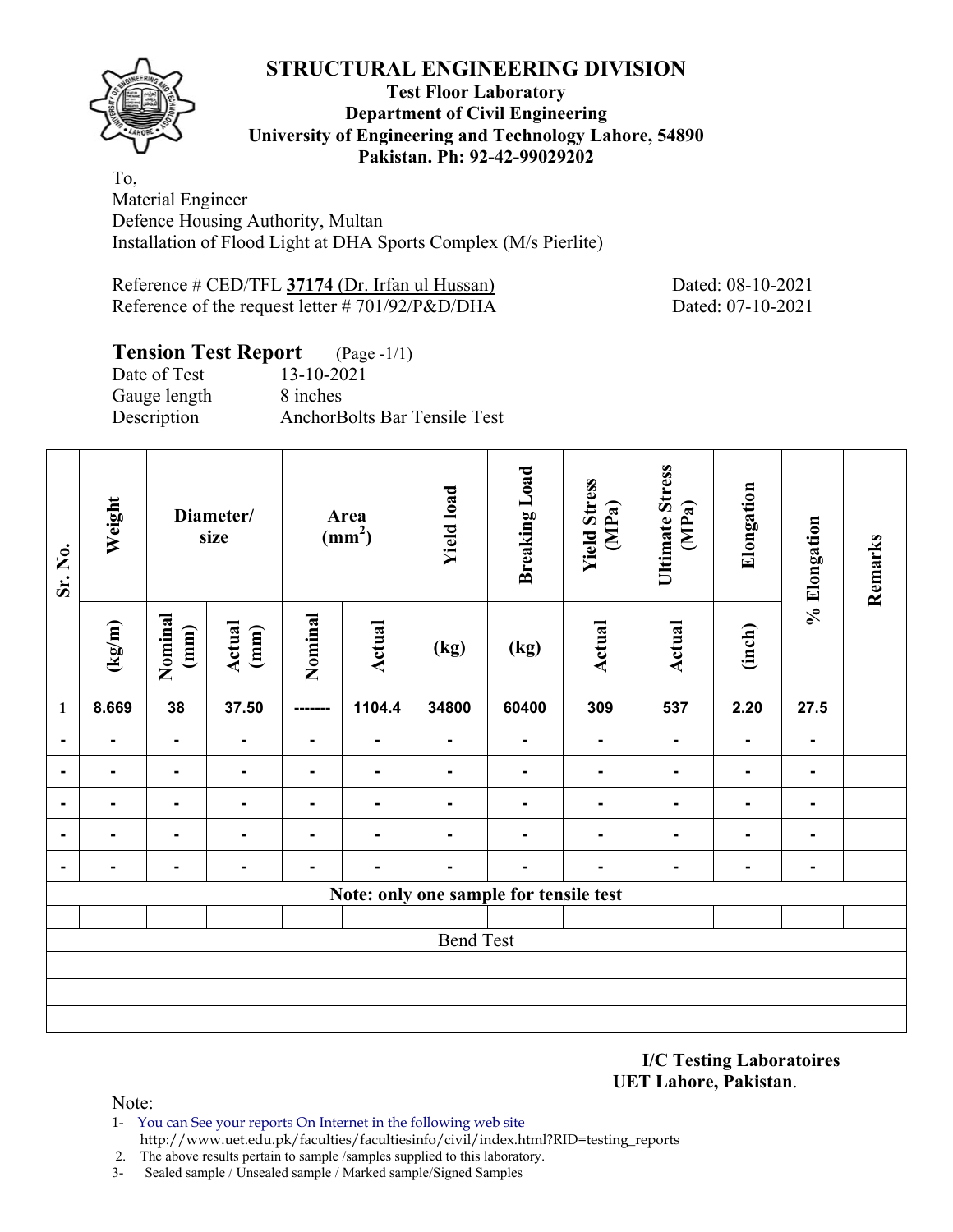

#### **Test Floor Laboratory Department of Civil Engineering University of Engineering and Technology Lahore, 54890 Pakistan. Ph: 92-42-99029202**

To, M/S Defence Housing Authority. Lahore Cantt (Construction of 1 Kanal Houses NGV DRGCC DHA Phase-VI) – (M/s Linker Developers (Pvt) Ltd) Reference # CED/TFL **37185** (Dr. Ali Ahmed) Dated: 11-10-2021 Reference of the request letter # 408/241/E/Lab/141/55 Dated: 08-10-2021

## **Tension Test Report** (Page -1/1)

Date of Test 13-10-2021 Gauge length 8 inches

Description Deformed Steel Bar Tensile and Bend Test as per ASTM-A615

| Sr. No.      | Weight                                        | Diameter/<br>size        |                  |                | <b>Yield load</b><br>Area<br>$(in^2)$ |      | <b>Breaking</b><br>$\mathbf{L}\mathbf{0}\mathbf{a}\mathbf{d}$ | <b>Yield Stress</b><br>(psi) |                          |                                                                 | <b>Ultimate Stress</b><br>(psi) | Elongation               | % Elongation                 | Remarks    |
|--------------|-----------------------------------------------|--------------------------|------------------|----------------|---------------------------------------|------|---------------------------------------------------------------|------------------------------|--------------------------|-----------------------------------------------------------------|---------------------------------|--------------------------|------------------------------|------------|
|              | $\frac{2}{10}$                                | Nominal<br>$(\#)$        | Actual<br>(inch) | Nominal        | Actual                                | (kg) | (kg)                                                          | Nominal                      | Actual                   | Nominal                                                         | Actual                          | (inch)                   |                              |            |
| 1            | 0.384                                         | $\mathbf{3}$             | 0.379            | 0.11           | 0.113                                 | 3400 | 5600                                                          | 68200                        | 66420                    | 112300                                                          | 109400                          | 1.20                     | 15.0                         |            |
| $\mathbf{2}$ | 0.388                                         | $\mathbf{3}$             | 0.381            | 0.11           | 0.114                                 | 3400 | 5700                                                          | 68200                        | 65750                    | 114300                                                          | 110300                          | 1.10                     | 13.8                         | Afco Steel |
|              |                                               | $\overline{\phantom{0}}$ |                  |                |                                       |      |                                                               |                              |                          |                                                                 | $\overline{\phantom{0}}$        | $\overline{\phantom{0}}$ |                              |            |
|              | $\overline{\phantom{0}}$                      | $\overline{\phantom{a}}$ | $\blacksquare$   |                | $\blacksquare$                        |      |                                                               |                              | $\blacksquare$           | $\blacksquare$                                                  | $\overline{a}$                  | $\overline{\phantom{0}}$ | $\overline{\phantom{a}}$     |            |
|              | $\overline{\phantom{0}}$                      | $\overline{\phantom{a}}$ |                  | $\blacksquare$ | $\overline{\phantom{a}}$              |      |                                                               |                              | $\blacksquare$           | $\blacksquare$                                                  | $\overline{\phantom{0}}$        | $\overline{\phantom{0}}$ | $\overline{\phantom{0}}$     |            |
|              | $\overline{\phantom{0}}$                      | $\overline{\phantom{0}}$ |                  |                | $\overline{\phantom{0}}$              |      |                                                               |                              | $\overline{\phantom{0}}$ | $\overline{\phantom{0}}$                                        | $\overline{\phantom{0}}$        | $\overline{\phantom{a}}$ | $\qquad \qquad \blacksquare$ |            |
|              |                                               |                          |                  |                |                                       |      |                                                               |                              |                          | Note: only two samples for tensile and one sample for bend test |                                 |                          |                              |            |
|              |                                               |                          |                  |                |                                       |      |                                                               |                              |                          |                                                                 |                                 |                          |                              |            |
|              | <b>Bend Test</b>                              |                          |                  |                |                                       |      |                                                               |                              |                          |                                                                 |                                 |                          |                              |            |
|              | #3 Bar Bend Test Through 180° is Satisfactory |                          |                  |                |                                       |      |                                                               |                              |                          |                                                                 |                                 |                          |                              |            |
|              |                                               |                          |                  |                |                                       |      |                                                               |                              |                          |                                                                 |                                 |                          |                              |            |
|              |                                               |                          |                  |                |                                       |      |                                                               |                              |                          |                                                                 |                                 |                          |                              |            |

**I/C Testing Laboratoires UET Lahore, Pakistan**.

Note:

1- You can See your reports On Internet in the following web site http://www.uet.edu.pk/faculties/facultiesinfo/civil/index.html?RID=testing\_reports

2. The above results pertain to sample /samples supplied to this laboratory.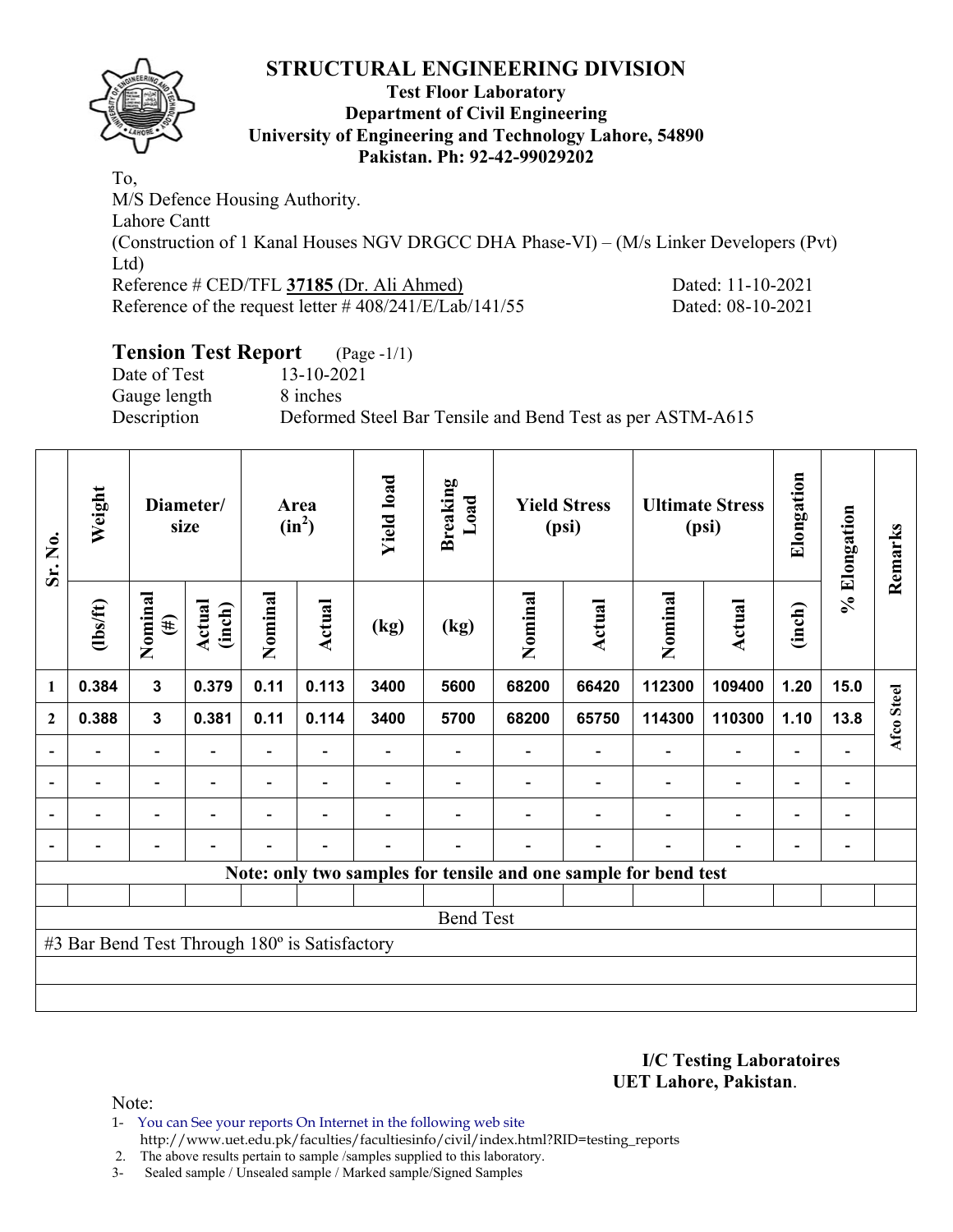

#### **Test Floor Laboratory Department of Civil Engineering University of Engineering and Technology Lahore, 54890 Pakistan. Ph: 92-42-99029202**

To, Resident Engineer Bahria Town Private Limited Boundary Wall at Nishtar Block Sector ''E" Bahria Town Multan Road, Lahore

| Reference # CED/TFL 37187 (Dr. Ali Ahmed)             | Dated: 11-10-2021 |
|-------------------------------------------------------|-------------------|
| Reference of the request letter $\#$ QA/QC-Steel-2405 | Dated: 08-10-2021 |

# **Tension Test Report** (Page -1/1)<br>Date of Test 13-10-2021

Date of Test Gauge length 8 inches

Description Deformed Steel Bar Tensile and Bend Test as per ASTM-A615

| Sr. No.                  | Weight                                        | Diameter/<br>size        |                  |                |                          |                          |      |         |                |                                                                 | Area<br>$(in^2)$             | <b>Yield load</b>        | <b>Breaking</b><br>Load  |                   | <b>Yield Stress</b><br>(psi) |  | <b>Ultimate Stress</b><br>(psi) | Elongation | % Elongation | Remarks |
|--------------------------|-----------------------------------------------|--------------------------|------------------|----------------|--------------------------|--------------------------|------|---------|----------------|-----------------------------------------------------------------|------------------------------|--------------------------|--------------------------|-------------------|------------------------------|--|---------------------------------|------------|--------------|---------|
|                          | $\frac{2}{10}$                                | Nominal<br>$(\#)$        | Actual<br>(inch) | Nominal        | Actual                   | (kg)                     | (kg) | Nominal | Actual         | Nominal                                                         | Actual                       | (inch)                   |                          |                   |                              |  |                                 |            |              |         |
| $\mathbf{1}$             | 0.396                                         | $\mathbf{3}$             | 0.385            | 0.11           | 0.116                    | 3900                     | 5200 | 78200   | 73930          | 104200                                                          | 98600                        | 0.90                     | 11.3                     |                   |                              |  |                                 |            |              |         |
| $\mathbf{2}$             | 0.388                                         | $\mathbf 3$              | 0.381            | 0.11           | 0.114                    | 3800                     | 5200 | 76200   | 73390          | 104200                                                          | 100500                       | 1.00                     | 12.5                     | <b>Steel</b><br>E |                              |  |                                 |            |              |         |
|                          |                                               | $\overline{\phantom{0}}$ |                  |                |                          |                          |      |         |                |                                                                 | $\overline{\phantom{0}}$     | $\overline{\phantom{0}}$ |                          |                   |                              |  |                                 |            |              |         |
| $\overline{\phantom{a}}$ | $\overline{\phantom{0}}$                      | $\overline{\phantom{a}}$ | $\blacksquare$   | $\blacksquare$ | $\overline{\phantom{a}}$ |                          |      |         | $\blacksquare$ | $\overline{\phantom{a}}$                                        | $\overline{\phantom{a}}$     | $\overline{\phantom{a}}$ | $\overline{\phantom{a}}$ |                   |                              |  |                                 |            |              |         |
|                          | $\overline{\phantom{0}}$                      | $\overline{\phantom{a}}$ |                  | $\blacksquare$ | ۰                        |                          |      |         |                |                                                                 | $\qquad \qquad \blacksquare$ | $\overline{\phantom{0}}$ | $\overline{\phantom{0}}$ |                   |                              |  |                                 |            |              |         |
|                          | $\overline{\phantom{0}}$                      | $\overline{\phantom{a}}$ |                  | $\blacksquare$ | ۰                        | $\overline{\phantom{0}}$ |      |         | $\blacksquare$ | $\blacksquare$                                                  | $\overline{\phantom{0}}$     | $\overline{\phantom{0}}$ | $\blacksquare$           |                   |                              |  |                                 |            |              |         |
|                          |                                               |                          |                  |                |                          |                          |      |         |                | Note: only two samples for tensile and one sample for bend test |                              |                          |                          |                   |                              |  |                                 |            |              |         |
|                          |                                               |                          |                  |                |                          |                          |      |         |                |                                                                 |                              |                          |                          |                   |                              |  |                                 |            |              |         |
|                          | <b>Bend Test</b>                              |                          |                  |                |                          |                          |      |         |                |                                                                 |                              |                          |                          |                   |                              |  |                                 |            |              |         |
|                          | #3 Bar Bend Test Through 180° is Satisfactory |                          |                  |                |                          |                          |      |         |                |                                                                 |                              |                          |                          |                   |                              |  |                                 |            |              |         |
|                          |                                               |                          |                  |                |                          |                          |      |         |                |                                                                 |                              |                          |                          |                   |                              |  |                                 |            |              |         |
|                          |                                               |                          |                  |                |                          |                          |      |         |                |                                                                 |                              |                          |                          |                   |                              |  |                                 |            |              |         |

**I/C Testing Laboratoires UET Lahore, Pakistan**.

- 1- You can See your reports On Internet in the following web site http://www.uet.edu.pk/faculties/facultiesinfo/civil/index.html?RID=testing\_reports
- 2. The above results pertain to sample /samples supplied to this laboratory.
- 3- Sealed sample / Unsealed sample / Marked sample/Signed Samples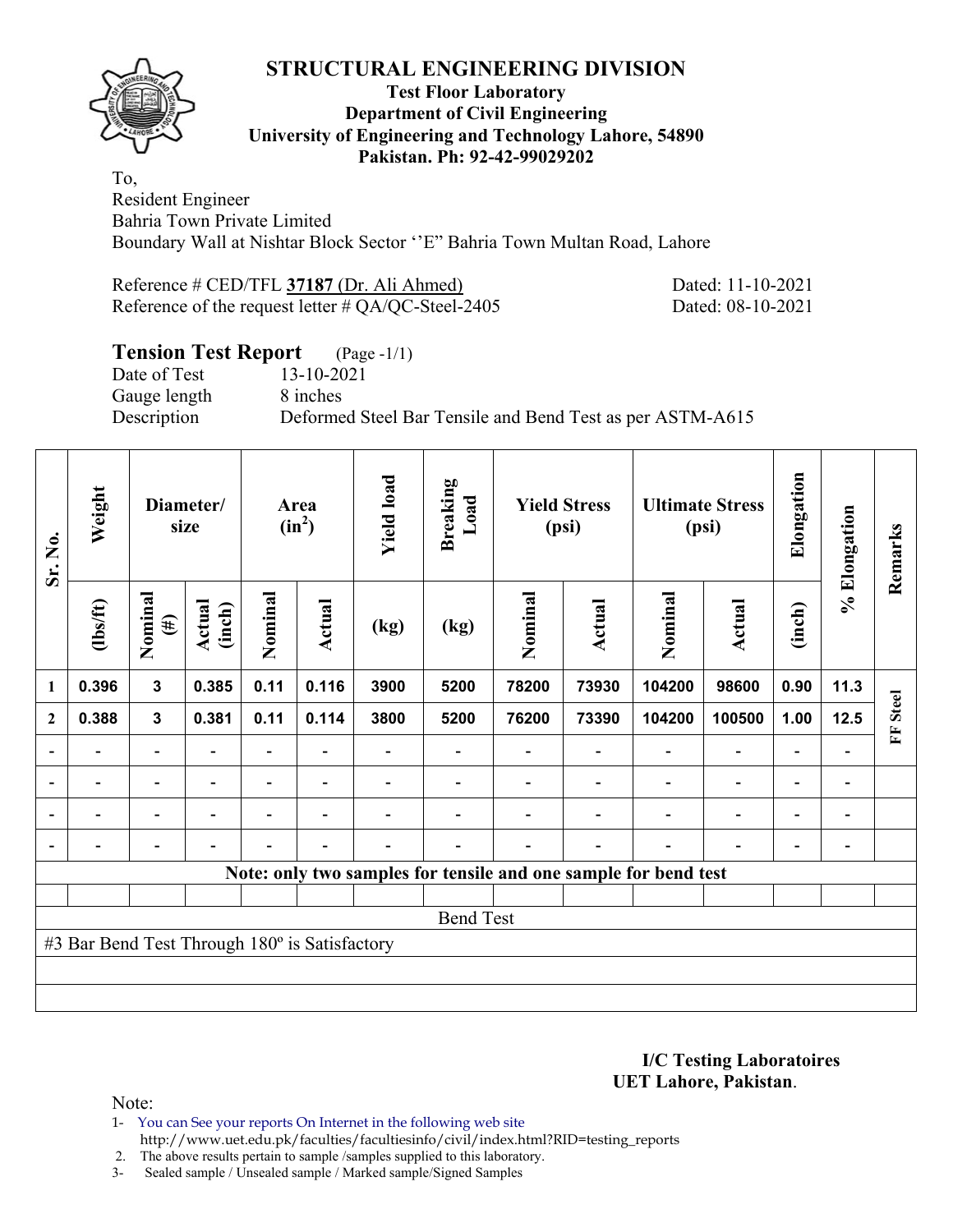

#### **Test Floor Laboratory Department of Civil Engineering University of Engineering and Technology Lahore, 54890 Pakistan. Ph: 92-42-99029202**

To, Sub Divisional Officer Buildings Sub Division Pattoki (Establishment of Rescue Office 1122 at Ellahabad District Kasur)

Reference # CED/TFL **37188** (Dr. Ali Ahmed) Dated: 11-10-2021 Reference of the request letter # 95/P Dated: 07-10-2021

## **Tension Test Report** (Page -1/1) Date of Test 13-10-2021 Gauge length 8 inches Description Deformed Steel Bar Tensile Test as per ASTM-A615

| Sr. No.        | Weight                   |                          | Diameter/<br><b>Size</b><br>(inch) |                              | Area<br>$(in^2)$         | <b>Yield load</b>        | <b>Breaking</b><br>Load  |                                         | <b>Yield Stress</b><br>(psi) |                          | <b>Ultimate Stress</b><br>(psi) | Elongation               | % Elongation             | Remarks |
|----------------|--------------------------|--------------------------|------------------------------------|------------------------------|--------------------------|--------------------------|--------------------------|-----------------------------------------|------------------------------|--------------------------|---------------------------------|--------------------------|--------------------------|---------|
|                | $\frac{2}{10}$           | Nominal                  | <b>Actual</b>                      | Nominal                      | <b>Actual</b>            | (kg)                     | (kg)                     | Nominal                                 | <b>Actual</b>                | Nominal                  | <b>Actual</b>                   | (inch)                   |                          |         |
| $\mathbf{1}$   | 0.376                    | 3/8                      | 0.375                              | 0.11                         | 0.110                    | 3100                     | 5000                     | 62200                                   | 61880                        | 100200                   | 99900                           | 1.00                     | 12.5                     |         |
| $\mathbf{2}$   | 0.373                    | 3/8                      | 0.374                              | 0.11                         | 0.110                    | 3100                     | 5000                     | 62200                                   | 62330                        | 100200                   | 100600                          | 1.20                     | 15.0                     |         |
|                | $\overline{\phantom{0}}$ | $\overline{\phantom{a}}$ | $\blacksquare$                     | $\overline{\phantom{a}}$     | $\blacksquare$           | $\overline{\phantom{0}}$ | $\overline{\phantom{0}}$ | $\overline{\phantom{0}}$                | $\blacksquare$               | $\overline{\phantom{0}}$ | $\overline{\phantom{a}}$        | $\blacksquare$           | $\overline{\phantom{a}}$ |         |
|                | $\overline{\phantom{0}}$ | $\overline{\phantom{a}}$ | -                                  | $\qquad \qquad \blacksquare$ | $\overline{\phantom{a}}$ | -                        | $\overline{\phantom{a}}$ | $\overline{\phantom{0}}$                | $\overline{\phantom{a}}$     | $\overline{\phantom{a}}$ | $\overline{\phantom{a}}$        | $\blacksquare$           | $\blacksquare$           |         |
|                | $\blacksquare$           | $\overline{\phantom{0}}$ |                                    | $\blacksquare$               | $\blacksquare$           | -                        |                          |                                         |                              | $\overline{\phantom{0}}$ | $\overline{\phantom{a}}$        | $\overline{\phantom{0}}$ | $\overline{\phantom{a}}$ |         |
| $\blacksquare$ |                          | -                        |                                    |                              |                          |                          |                          |                                         |                              |                          | -                               | -                        | -                        |         |
|                |                          |                          |                                    |                              |                          |                          |                          | Note: only two samples for tensile test |                              |                          |                                 |                          |                          |         |
|                |                          |                          |                                    |                              |                          |                          |                          |                                         |                              |                          |                                 |                          |                          |         |
|                |                          |                          |                                    |                              |                          |                          | <b>Bend Test</b>         |                                         |                              |                          |                                 |                          |                          |         |
|                |                          |                          |                                    |                              |                          |                          |                          |                                         |                              |                          |                                 |                          |                          |         |
|                |                          |                          |                                    |                              |                          |                          |                          |                                         |                              |                          |                                 |                          |                          |         |
|                |                          |                          |                                    |                              |                          |                          |                          |                                         |                              |                          |                                 |                          |                          |         |

**I/C Testing Laboratoires UET Lahore, Pakistan**.

- 1- You can See your reports On Internet in the following web site http://www.uet.edu.pk/faculties/facultiesinfo/civil/index.html?RID=testing\_reports
- 2. The above results pertain to sample /samples supplied to this laboratory.
- 3- Sealed sample / Unsealed sample / Marked sample/Signed Samples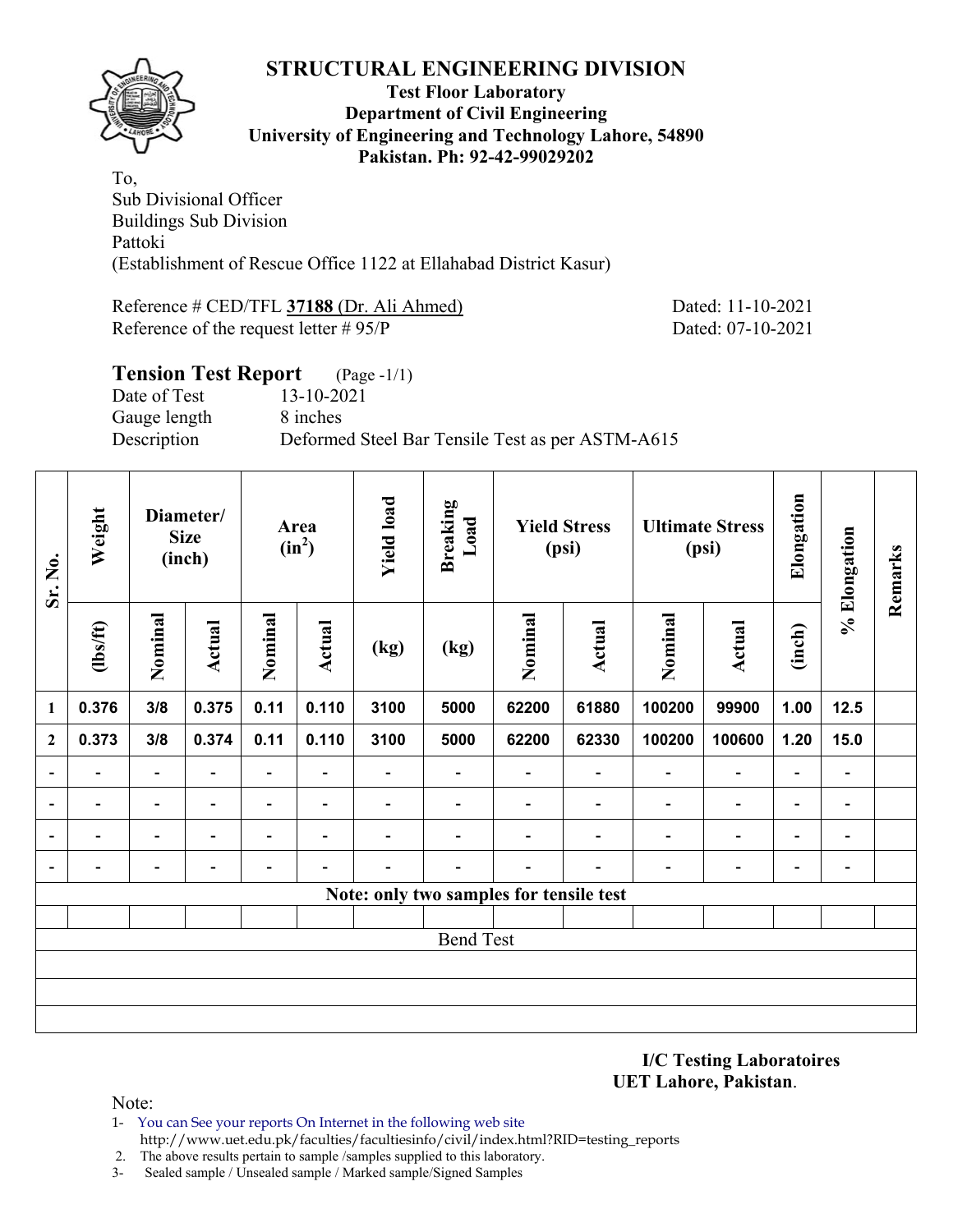

#### **Test Floor Laboratory Department of Civil Engineering University of Engineering and Technology Lahore, 54890 Pakistan. Ph: 92-42-99029202**

To, Zafar Iqbal PM 78-C1, Ivory Homes, Gulberg-III, Lahore

Reference # CED/TFL **37189** (Dr. Ali Ahmed) Dated: 11-10-2021 Reference of the request letter # IVH/001/21 Dated: 11-10-2021

# **Tension Test Report** (Page -1/1)<br>Date of Test 13-10-2021

Date of Test Gauge length 8 inches

Description Deformed Steel Bar Tensile and Bend Test as per ASTM-A615

| Sr. No. | Weight<br>Diameter/<br><b>Size</b>            |                          |                  |                | Area<br>$(in^2)$         |      | <b>Yield load</b><br><b>Breaking</b><br>Load<br><b>Yield Stress</b><br>(psi) |         |                | <b>Ultimate Stress</b><br>(psi)                                | Elongation               | % Elongation             | Remarks                      |  |
|---------|-----------------------------------------------|--------------------------|------------------|----------------|--------------------------|------|------------------------------------------------------------------------------|---------|----------------|----------------------------------------------------------------|--------------------------|--------------------------|------------------------------|--|
|         | $\frac{2}{10}$                                | Nominal<br>$(\#)$        | Actual<br>(inch) | Nominal        | <b>Actual</b>            | (kg) | (kg)                                                                         | Nominal | Actual         | Nominal                                                        | <b>Actual</b>            | (inch)                   |                              |  |
| 1       | 0.379                                         | $\mathbf{3}$             | 0.377            | 0.11           | 0.111                    | 4300 | 5400                                                                         | 86200   | 85050          | 108200                                                         | 106900                   | 0.90                     | 11.3                         |  |
|         |                                               | $\overline{\phantom{a}}$ |                  | Ξ.             | $\blacksquare$           |      |                                                                              |         | $\blacksquare$ |                                                                | $\overline{\phantom{0}}$ | $\blacksquare$           |                              |  |
|         |                                               | $\overline{\phantom{0}}$ |                  | Ξ.             |                          |      |                                                                              |         |                |                                                                | $\overline{\phantom{0}}$ | $\overline{\phantom{0}}$ | $\qquad \qquad \blacksquare$ |  |
|         |                                               | $\overline{\phantom{0}}$ |                  |                | ٠                        |      |                                                                              |         |                |                                                                | $\overline{\phantom{0}}$ | $\overline{\phantom{0}}$ | $\qquad \qquad \blacksquare$ |  |
|         | $\blacksquare$                                | $\overline{\phantom{a}}$ | $\blacksquare$   | $\blacksquare$ | ۰                        |      |                                                                              |         | $\blacksquare$ | $\blacksquare$                                                 | $\overline{\phantom{a}}$ | $\overline{\phantom{a}}$ | $\blacksquare$               |  |
|         |                                               | $\overline{\phantom{0}}$ |                  |                | $\overline{\phantom{0}}$ |      |                                                                              |         |                |                                                                | $\overline{\phantom{0}}$ | $\overline{\phantom{a}}$ | $\blacksquare$               |  |
|         |                                               |                          |                  |                |                          |      |                                                                              |         |                | Note: only one sample for tensile and one sample for bend test |                          |                          |                              |  |
|         |                                               |                          |                  |                |                          |      |                                                                              |         |                |                                                                |                          |                          |                              |  |
|         |                                               |                          |                  |                |                          |      | <b>Bend Test</b>                                                             |         |                |                                                                |                          |                          |                              |  |
|         | #3 Bar Bend Test Through 180° is Satisfactory |                          |                  |                |                          |      |                                                                              |         |                |                                                                |                          |                          |                              |  |
|         |                                               |                          |                  |                |                          |      |                                                                              |         |                |                                                                |                          |                          |                              |  |
|         |                                               |                          |                  |                |                          |      |                                                                              |         |                |                                                                |                          |                          |                              |  |

**I/C Testing Laboratoires UET Lahore, Pakistan**.

Note:

1- You can See your reports On Internet in the following web site http://www.uet.edu.pk/faculties/facultiesinfo/civil/index.html?RID=testing\_reports

2. The above results pertain to sample /samples supplied to this laboratory.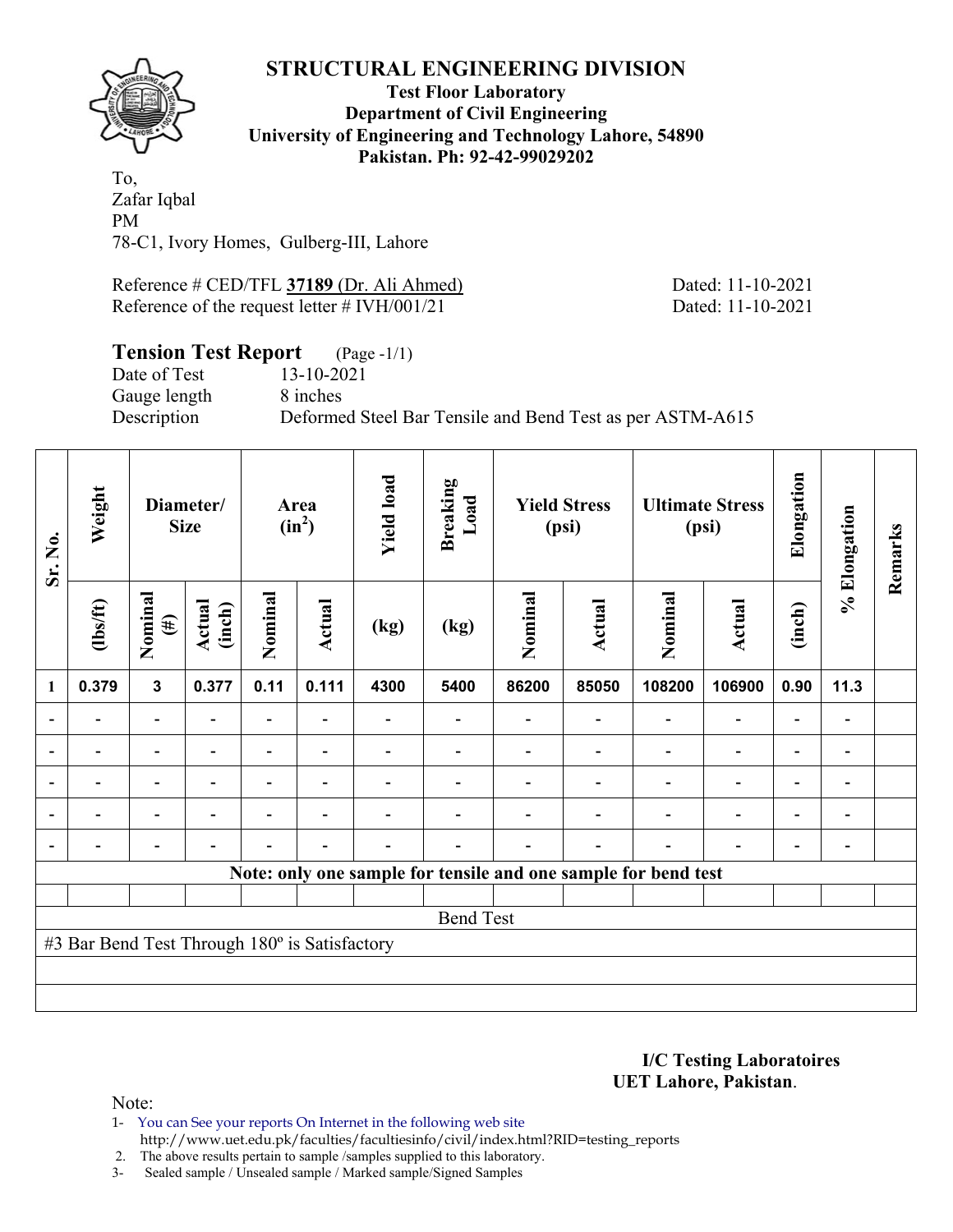

**Test Floor Laboratory Department of Civil Engineering University of Engineering and Technology Lahore, 54890 Pakistan. Ph: 92-42-99029202** 

To, M/S Saleem Brothers & Co. Islamabad

Reference # CED/TFL **37190** (Dr. Ali Ahmed) Dated: 12-10-2021 Reference of the request letter # Nil Dated: 12-10-2020

## **Tension Test Report** (Page – 1/1)

Date of Test 13-10-2021 Description Chain Link PVC Wire Tensile Test

| Sr. No.                          | Diameter of<br><b>Single Wire</b> | <b>Breaking Load</b> | <b>Remarks</b> |  |  |  |  |  |
|----------------------------------|-----------------------------------|----------------------|----------------|--|--|--|--|--|
|                                  | (mm)                              | (kg)                 | (kN)           |  |  |  |  |  |
| $\mathbf{1}$                     | 3.00                              | 320                  | 3.14           |  |  |  |  |  |
| $\boldsymbol{2}$                 | 3.00                              | 320                  | 3.14           |  |  |  |  |  |
|                                  |                                   |                      |                |  |  |  |  |  |
|                                  |                                   |                      |                |  |  |  |  |  |
|                                  |                                   |                      |                |  |  |  |  |  |
|                                  |                                   |                      |                |  |  |  |  |  |
|                                  |                                   |                      |                |  |  |  |  |  |
| <b>Only Two Samples for Test</b> |                                   |                      |                |  |  |  |  |  |

**I/C Testing Laboratoires UET Lahore, Pakistan**.

Note:

1- You can See your reports On Internet in the following web site http://www.uet.edu.pk/faculties/facultiesinfo/civil/index.html?RID=testing\_reports

2. The above results pertain to sample /samples supplied to this laboratory.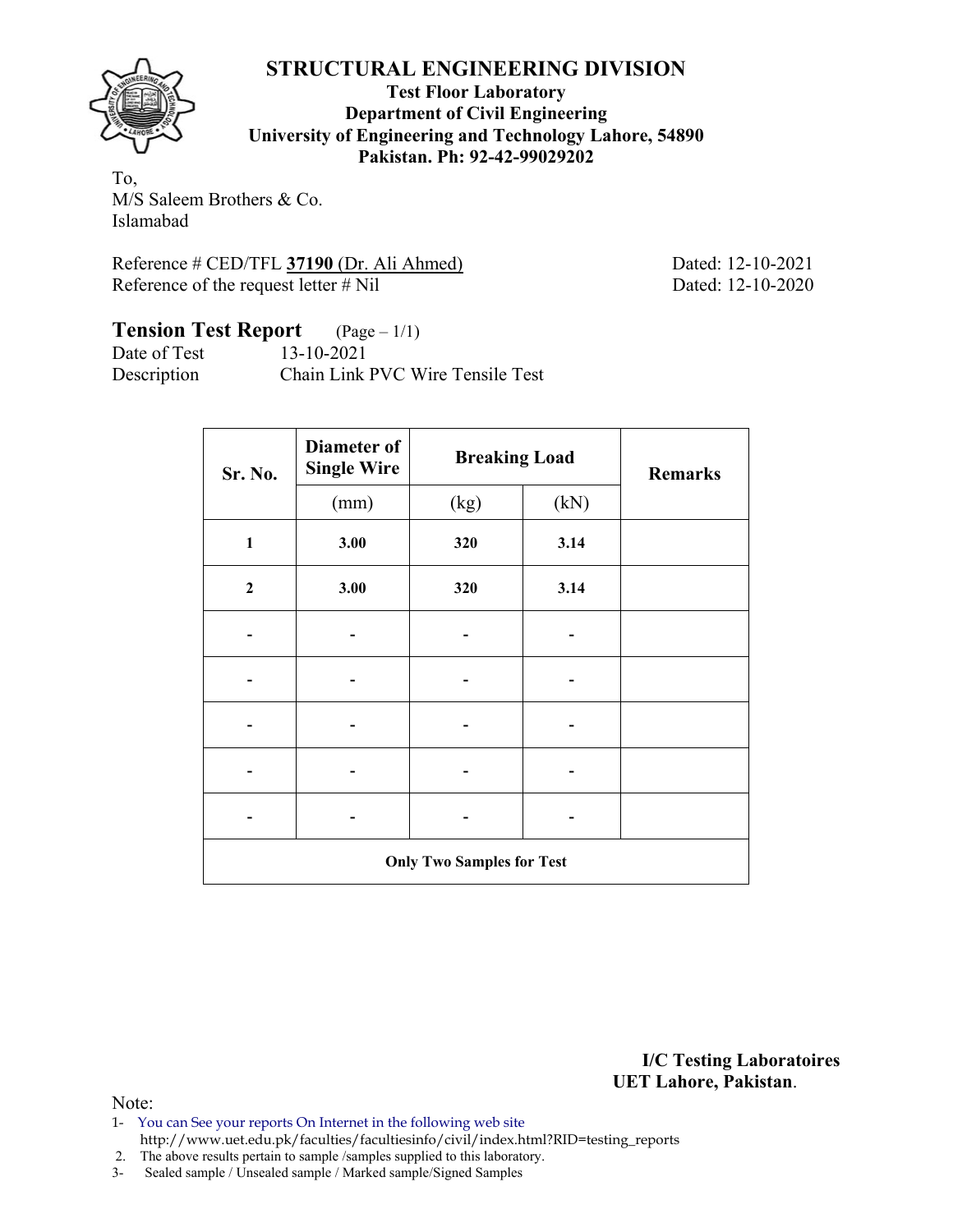

#### **Test Floor Laboratory Department of Civil Engineering University of Engineering and Technology Lahore, 54890 Pakistan. Ph: 92-42-99029202**

To, Project Manager CCECC-MATRACON-HABIB Joint Venture Re-Construction & Up-gradation of Main Runway (18L/36R) at Allama Iqbal International Airport (AIIAP), Lahore (Batala Steel)

Reference # CED/TFL **37191** (Dr. Ali Ahmed) Dated: 12-10-2021 Reference of the request letter # AIIAP/CCECC-MATRACON-HABIB Jv/2021/700 Dated: 11-10-2021

**Tension Test Report** (Page -1/1)

Date of Test 13-10-2021

Gauge length 8 inches

Description Deformed Steel Bar Tensile and Bend Test as per ASTM-A615

| Sr. No.      | Weight   |                | Diameter/<br><b>Size</b><br>(mm) |                | Area<br>$(in^2)$ |                                                     | <b>Yield load</b><br>Breaking<br>Load |         | <b>Yield Stress</b><br>(psi) |                                                                  | <b>Ultimate Stress</b><br>(psi) |                | % Elongation | Heat No. |
|--------------|----------|----------------|----------------------------------|----------------|------------------|-----------------------------------------------------|---------------------------------------|---------|------------------------------|------------------------------------------------------------------|---------------------------------|----------------|--------------|----------|
|              | (lbs/ft) | Nominal        | <b>Actual</b>                    | Nominal        | Actual           | (kg)                                                | (kg)                                  | Nominal | <b>Actual</b>                | Nominal                                                          | Actual                          | (inch)         |              |          |
| 1            | 0.445    | 10             | 10.36                            | 0.12           | 0.131            | 4000                                                | 6000                                  | 73487   | 67430                        | 110230                                                           | 101200                          | 1.30           | 16.3         | 873      |
| $\mathbf{2}$ | 0.443    | 10             | 10.35                            | 0.12           | 0.130            | 3900                                                | 5900                                  | 71650   | 65970                        | 108393                                                           | 99800                           | 1.30           | 16.3         | 881      |
|              |          | $\blacksquare$ |                                  |                |                  |                                                     |                                       |         |                              |                                                                  | ٠                               | $\blacksquare$ |              |          |
|              |          | $\blacksquare$ |                                  | $\blacksquare$ | ۰                |                                                     | ۰                                     |         |                              | ۰                                                                | $\overline{\phantom{0}}$        | $\blacksquare$ |              |          |
|              |          |                |                                  |                |                  |                                                     |                                       |         |                              |                                                                  |                                 |                |              |          |
| ۰            |          |                |                                  |                |                  |                                                     |                                       |         |                              |                                                                  |                                 |                |              |          |
|              |          |                |                                  |                |                  |                                                     |                                       |         |                              | Note: only two samples for tensile and two samples for bend test |                                 |                |              |          |
|              |          |                |                                  |                |                  |                                                     |                                       |         |                              |                                                                  |                                 |                |              |          |
|              |          |                |                                  |                |                  |                                                     | <b>Bend Test</b>                      |         |                              |                                                                  |                                 |                |              |          |
|              |          |                |                                  |                |                  | 10mm Dia Bar Bend Test Through 180° is Satisfactory |                                       |         |                              |                                                                  |                                 |                |              |          |
|              |          |                |                                  |                |                  | 10mm Dia Bar Bend Test Through 180° is Satisfactory |                                       |         |                              |                                                                  |                                 |                |              |          |
|              |          |                |                                  |                |                  |                                                     |                                       |         |                              |                                                                  |                                 |                |              |          |

**I/C Testing Laboratoires UET Lahore, Pakistan**.

Note:

- 1- You can See your reports On Internet in the following web site http://www.uet.edu.pk/faculties/facultiesinfo/civil/index.html?RID=testing\_reports
- 2. The above results pertain to sample /samples supplied to this laboratory.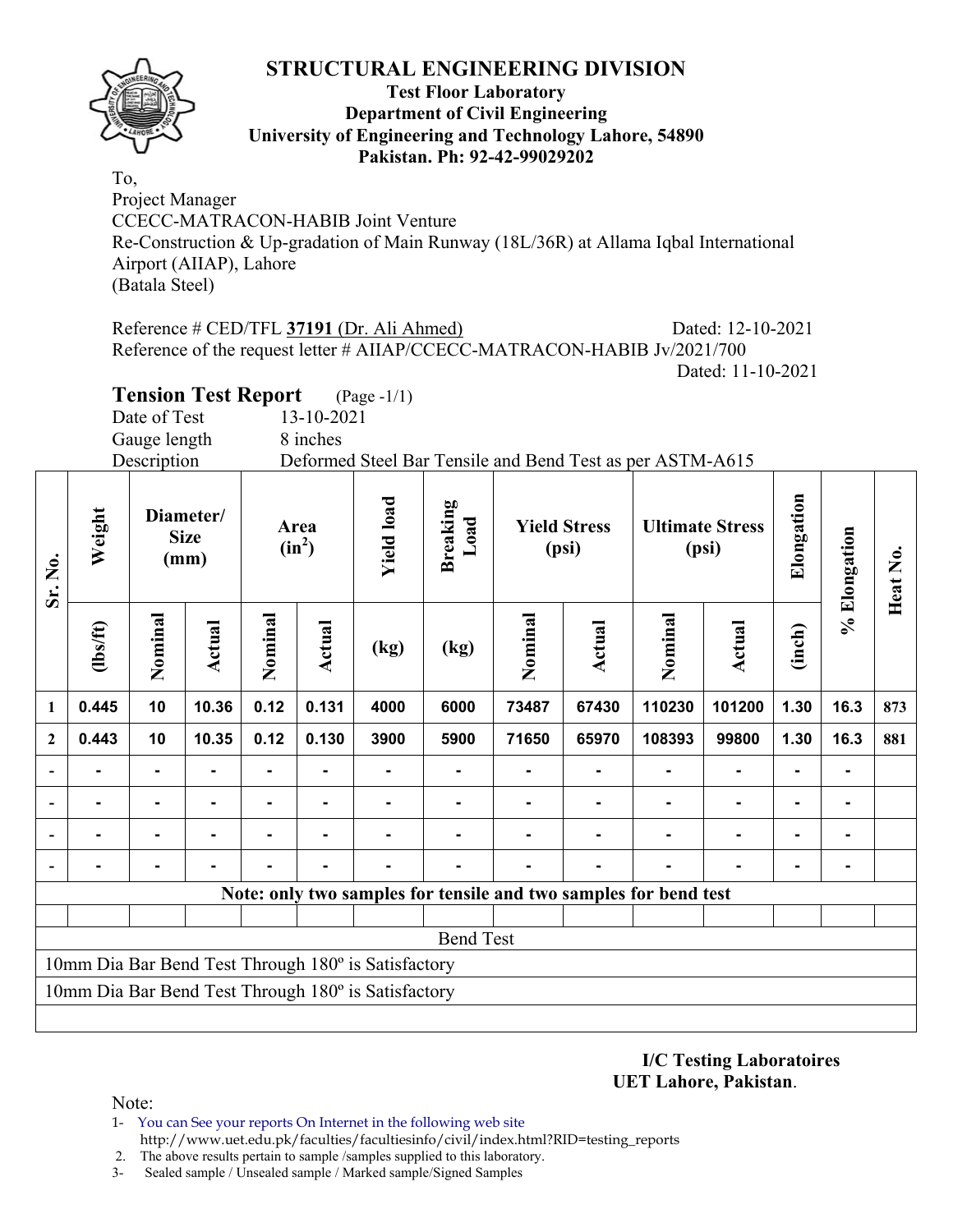

#### **Test Floor Laboratory Department of Civil Engineering University of Engineering and Technology Lahore, 54890 Pakistan. Ph: 92-42-99029202**

To, Maintenance Engineer University of The Punjab Construction of School of Economis at University of The Punjab at Q.A.C.

Reference # CED/TFL **37192** (Dr. Ali Ahmed) Dated: 12-10-2021 Reference of the request letter # D-1678-ME-IV Dated: 30-09-2021

## **Tension Test Report** (Page -1/1)

Date of Test 13-10-2021 Gauge length 8 inches

Description Deformed Steel Bar Tensile and Bend Test as per ASTM-A615

| Sr. No.        | Weight                                        |                          | Diameter/<br><b>Size</b> |                | <b>Yield load</b><br>Area<br>$(in^2)$ |      | <b>Breaking</b><br>Load | <b>Yield Stress</b><br>(psi) |                          | <b>Ultimate Stress</b><br>(psi)                                 |                          | Elongation               | % Elongation                 | Remarks |
|----------------|-----------------------------------------------|--------------------------|--------------------------|----------------|---------------------------------------|------|-------------------------|------------------------------|--------------------------|-----------------------------------------------------------------|--------------------------|--------------------------|------------------------------|---------|
|                | $\frac{2}{10}$                                | Nominal<br>$(\#)$        | Actual<br>(inch)         | Nominal        | Actual                                | (kg) | (kg)                    | Nominal                      | Actual                   | Nominal                                                         | <b>Actual</b>            | (inch)                   |                              |         |
| 1              | 0.359                                         | $\overline{\mathbf{3}}$  | 0.366                    | 0.11           | 0.105                                 | 3400 | 5400                    | 68200                        | 71050                    | 108200                                                          | 112900                   | 1.10                     | 13.8                         |         |
| $\mathbf{2}$   | 0.363                                         | $\mathbf{3}$             | 0.369                    | 0.11           | 0.107                                 | 3400 | 5500                    | 68200                        | 70190                    | 110200                                                          | 113600                   | 1.10                     | 13.8                         |         |
|                |                                               | Ξ.                       |                          |                |                                       |      |                         |                              |                          |                                                                 | $\overline{\phantom{0}}$ | $\overline{a}$           |                              |         |
| $\overline{a}$ |                                               | $\overline{\phantom{a}}$ |                          |                | $\overline{\phantom{a}}$              |      |                         |                              |                          |                                                                 | $\overline{a}$           | $\overline{\phantom{a}}$ | $\qquad \qquad \blacksquare$ |         |
| $\blacksquare$ | $\overline{\phantom{0}}$                      | Ξ.                       | $\overline{\phantom{a}}$ | $\blacksquare$ | $\overline{\phantom{a}}$              |      |                         |                              |                          | $\overline{\phantom{a}}$                                        | $\overline{a}$           | $\overline{\phantom{0}}$ | $\overline{\phantom{0}}$     |         |
|                | -                                             | $\overline{a}$           |                          |                | $\blacksquare$                        | -    |                         |                              | $\overline{\phantom{0}}$ | $\blacksquare$                                                  | $\overline{a}$           | $\overline{\phantom{a}}$ | $\qquad \qquad \blacksquare$ |         |
|                |                                               |                          |                          |                |                                       |      |                         |                              |                          | Note: only two samples for tensile and one sample for bend test |                          |                          |                              |         |
|                |                                               |                          |                          |                |                                       |      |                         |                              |                          |                                                                 |                          |                          |                              |         |
|                |                                               |                          |                          |                |                                       |      | <b>Bend Test</b>        |                              |                          |                                                                 |                          |                          |                              |         |
|                | #3 Bar Bend Test Through 180° is Satisfactory |                          |                          |                |                                       |      |                         |                              |                          |                                                                 |                          |                          |                              |         |
|                |                                               |                          |                          |                |                                       |      |                         |                              |                          |                                                                 |                          |                          |                              |         |
|                |                                               |                          |                          |                |                                       |      |                         |                              |                          |                                                                 |                          |                          |                              |         |

**I/C Testing Laboratoires UET Lahore, Pakistan**.

- 1- You can See your reports On Internet in the following web site http://www.uet.edu.pk/faculties/facultiesinfo/civil/index.html?RID=testing\_reports
- 2. The above results pertain to sample /samples supplied to this laboratory.
- 3- Sealed sample / Unsealed sample / Marked sample/Signed Samples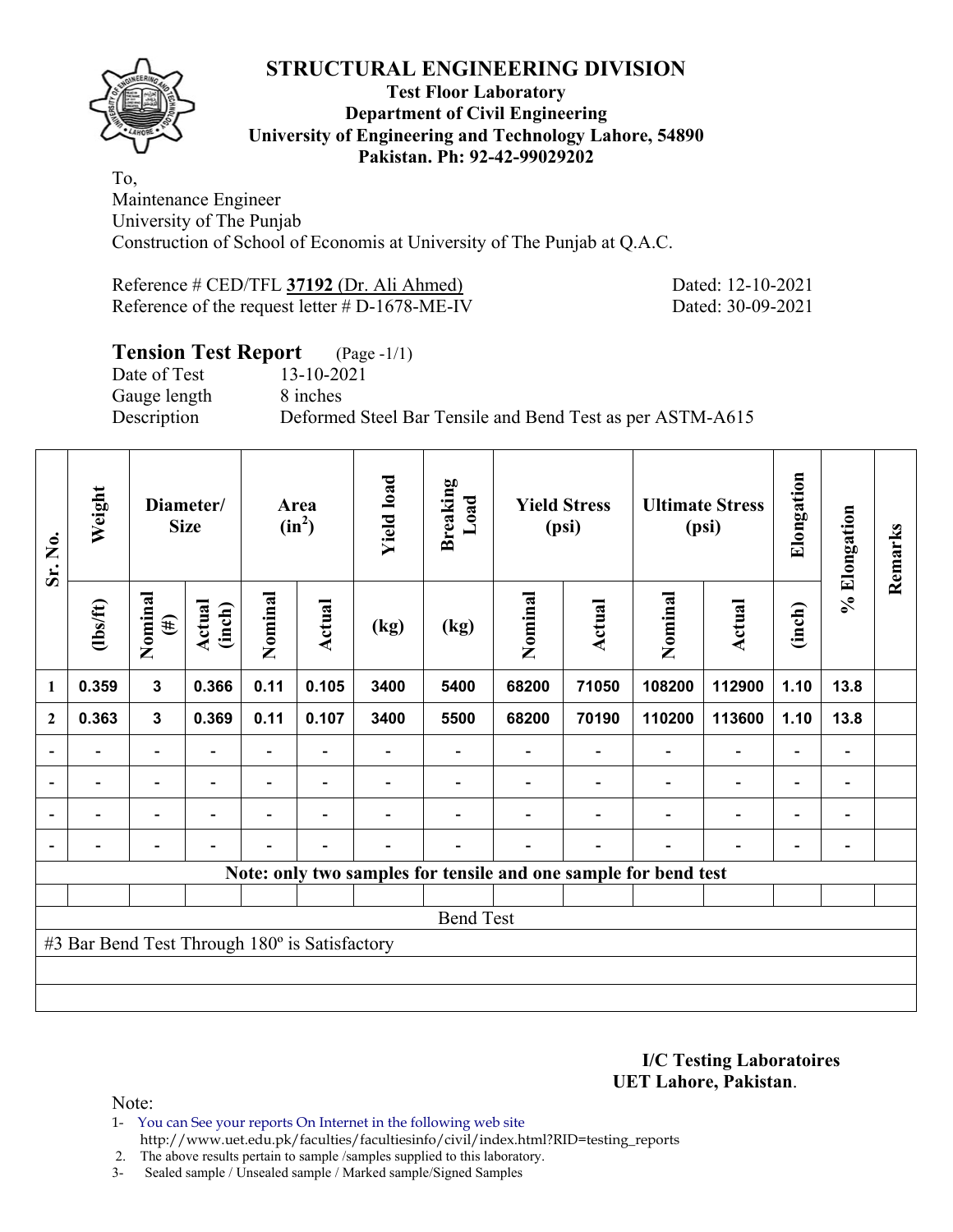

#### **Test Floor Laboratory Department of Civil Engineering University of Engineering and Technology Lahore, 54890 Pakistan. Ph: 92-42-99029202**

To, Sub Divisional Officer Farooqabad Link Sub Division Farooqabad (Construction of New Q.B Link Office Complex, Residences and Boundary Wall at Farooqabad)

Reference # CED/TFL **37193** (Dr. Ali Ahmed) Dated: 12-10-2021 Reference of the request letter # 121/RO Dated: 04-08-2021

| <b>Tension Test Report</b> (Page -1/1) |                                                           |
|----------------------------------------|-----------------------------------------------------------|
| Date of Test                           | 13-10-2021                                                |
| Gauge length                           | 8 inches                                                  |
| Description                            | Deformed Steel Bar Tensile and Bend Test as per ASTM-A615 |
|                                        |                                                           |

| Sr. No.                      | Weight                                        |                   | Diameter/<br><b>Size</b> |         | Area<br>$(in^2)$ | <b>Yield load</b> | <b>Breaking</b><br>Load |         | <b>Yield Stress</b><br>(psi)                                    |         | <b>Ultimate Stress</b><br>(psi) |                          |      |                             | % Elongation | Remarks |
|------------------------------|-----------------------------------------------|-------------------|--------------------------|---------|------------------|-------------------|-------------------------|---------|-----------------------------------------------------------------|---------|---------------------------------|--------------------------|------|-----------------------------|--------------|---------|
|                              | (1bs/ft)                                      | Nominal<br>$(\#)$ | <b>Actual</b><br>(inch)  | Nominal | <b>Actual</b>    | (kg)              | (kg)                    | Nominal | Actual                                                          | Nominal | <b>Actual</b>                   | (inch)                   |      |                             |              |         |
| 1                            | 0.373                                         | $\mathbf{3}$      | 0.374                    | 0.11    | 0.110            | 3400              | 4400                    | 68200   | 68380                                                           | 88200   | 88500                           | 1.20                     | 15.0 |                             |              |         |
| $\mathbf{2}$                 | 0.371                                         | $\mathbf{3}$      | 0.373                    | 0.11    | 0.109            | 3500              | 4500                    | 70200   | 70700                                                           | 90200   | 90900                           | 1.10                     | 13.8 | Ali Supreme<br><b>Steel</b> |              |         |
| $\overline{\phantom{a}}$     |                                               |                   |                          |         |                  |                   |                         |         |                                                                 |         |                                 |                          |      |                             |              |         |
| $\qquad \qquad \blacksquare$ |                                               |                   |                          |         |                  |                   |                         |         |                                                                 |         | $\overline{a}$                  | $\overline{\phantom{0}}$ |      |                             |              |         |
| $\overline{\phantom{0}}$     |                                               |                   |                          |         |                  |                   |                         |         |                                                                 |         | $\overline{\phantom{0}}$        | $\overline{\phantom{0}}$ |      |                             |              |         |
| $\qquad \qquad \blacksquare$ |                                               |                   |                          |         |                  |                   |                         |         |                                                                 |         |                                 |                          |      |                             |              |         |
|                              |                                               |                   |                          |         |                  |                   |                         |         | Note: only two samples for tensile and one sample for bend test |         |                                 |                          |      |                             |              |         |
|                              |                                               |                   |                          |         |                  |                   |                         |         |                                                                 |         |                                 |                          |      |                             |              |         |
|                              |                                               |                   |                          |         |                  |                   | <b>Bend Test</b>        |         |                                                                 |         |                                 |                          |      |                             |              |         |
|                              | #3 Bar Bend Test Through 180° is Satisfactory |                   |                          |         |                  |                   |                         |         |                                                                 |         |                                 |                          |      |                             |              |         |
|                              |                                               |                   |                          |         |                  |                   |                         |         |                                                                 |         |                                 |                          |      |                             |              |         |
|                              |                                               |                   |                          |         |                  |                   |                         |         |                                                                 |         |                                 |                          |      |                             |              |         |

**I/C Testing Laboratoires UET Lahore, Pakistan**.

- 1- You can See your reports On Internet in the following web site http://www.uet.edu.pk/faculties/facultiesinfo/civil/index.html?RID=testing\_reports
- 2. The above results pertain to sample /samples supplied to this laboratory.
- 3- Sealed sample / Unsealed sample / Marked sample/Signed Samples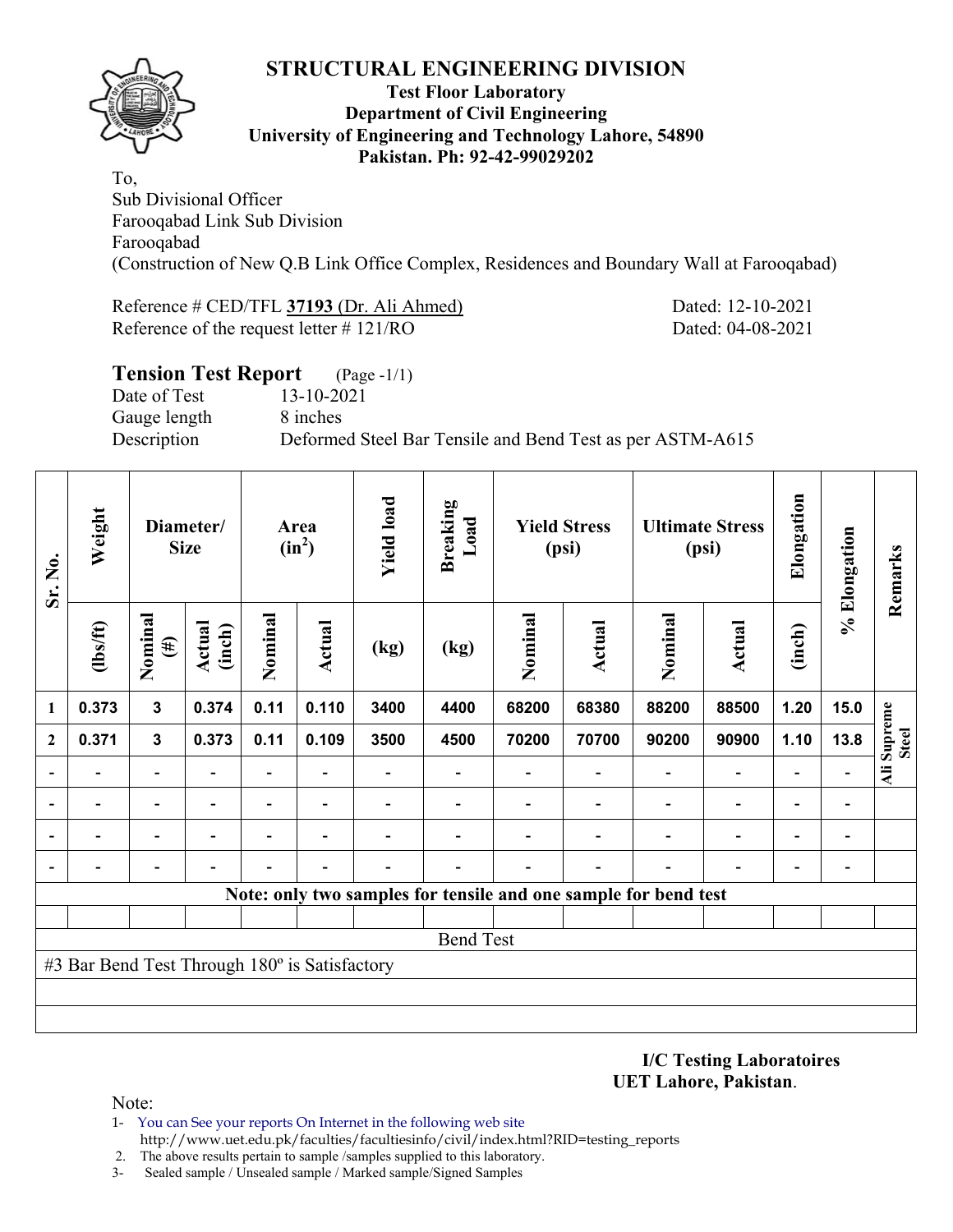

#### **Test Floor Laboratory Department of Civil Engineering University of Engineering and Technology Lahore, 54890 Pakistan. Ph: 92-42-99029202**

To, Chief Resident Engineer JIP Consultants Jalalpur Sharif Project Implementation Consultants (PICs) – Jalapur Irrigation Project (JIP) Construction of Jalalpur Irrigation Canal and Its System (RD 225+500 to 379+750) Package-3

| Reference $\#$ CED/TFL 37194 (Dr. Irfan ul Hussan)         | Dated: 12-10-2021 |
|------------------------------------------------------------|-------------------|
| Reference of the request letter $\#$ JIPIC/TECH/P-3/CRE/20 | Dated: 12-10-2021 |

#### **Tension Test Report** (Page -1/1)

Date of Test 13-10-2021 Gauge length 8 inches

Description Deformed Steel Bar Tensile and Bend Test as per ASTM-A615

| Sr. No.      | Weight                                        |                          | Diameter/<br><b>Size</b> |                          | Area<br>$(in^2)$         | <b>Yield load</b> | <b>Breaking</b><br>Load                                         | <b>Yield Stress</b><br>(psi) |               | <b>Ultimate Stress</b><br>(psi) |                              | Elongation               | % Elongation                 | Remarks      |
|--------------|-----------------------------------------------|--------------------------|--------------------------|--------------------------|--------------------------|-------------------|-----------------------------------------------------------------|------------------------------|---------------|---------------------------------|------------------------------|--------------------------|------------------------------|--------------|
|              | $\frac{2}{10}$                                | Nominal<br>$(\#)$        | Actual<br>(inch)         | Nominal                  | Actual                   | (kg)              | (kg)                                                            | Nominal                      | <b>Actual</b> | Nominal                         | <b>Actual</b>                | (inch)                   |                              |              |
| 1            | 4.135                                         | 10                       | 1.244                    | 1.27                     | 1.216                    | 36800             | 52600                                                           | 63900                        | 66730         | 91300                           | 95400                        | 1.20                     | 15.0                         |              |
| $\mathbf{2}$ | 4.140                                         | 10                       | 1.245                    | 1.27                     | 1.217                    | 36600             | 52000                                                           | 63600                        | 66300         | 90300                           | 94200                        | 1.10                     | 13.8                         | Pak<br>Steel |
|              |                                               | $\overline{\phantom{0}}$ | $\overline{a}$           | $\overline{\phantom{0}}$ | $\overline{\phantom{a}}$ |                   | $\overline{\phantom{0}}$                                        |                              |               | $\overline{\phantom{0}}$        | $\blacksquare$               | $\overline{\phantom{0}}$ | $\qquad \qquad \blacksquare$ |              |
|              |                                               | -                        |                          | -                        | $\overline{\phantom{a}}$ |                   |                                                                 |                              |               |                                 | $\qquad \qquad \blacksquare$ | $\overline{\phantom{0}}$ | $\qquad \qquad$              |              |
|              |                                               | $\overline{\phantom{0}}$ |                          | -                        |                          |                   |                                                                 |                              |               |                                 |                              | $\overline{\phantom{0}}$ | $\blacksquare$               |              |
|              |                                               |                          |                          |                          |                          |                   |                                                                 |                              |               |                                 |                              |                          | $\overline{a}$               |              |
|              |                                               |                          |                          |                          |                          |                   | Note: only two samples for tensile and one sample for bend test |                              |               |                                 |                              |                          |                              |              |
|              |                                               |                          |                          |                          |                          |                   |                                                                 |                              |               |                                 |                              |                          |                              |              |
|              |                                               |                          |                          |                          |                          |                   | <b>Bend Test</b>                                                |                              |               |                                 |                              |                          |                              |              |
|              | #3 Bar Bend Test Through 180° is Satisfactory |                          |                          |                          |                          |                   |                                                                 |                              |               |                                 |                              |                          |                              |              |
|              |                                               |                          |                          |                          |                          |                   |                                                                 |                              |               |                                 |                              |                          |                              |              |
|              |                                               |                          |                          |                          |                          |                   |                                                                 |                              |               |                                 |                              |                          |                              |              |

**I/C Testing Laboratoires UET Lahore, Pakistan**.

- 1- You can See your reports On Internet in the following web site http://www.uet.edu.pk/faculties/facultiesinfo/civil/index.html?RID=testing\_reports
- 2. The above results pertain to sample /samples supplied to this laboratory.
- 3- Sealed sample / Unsealed sample / Marked sample/Signed Samples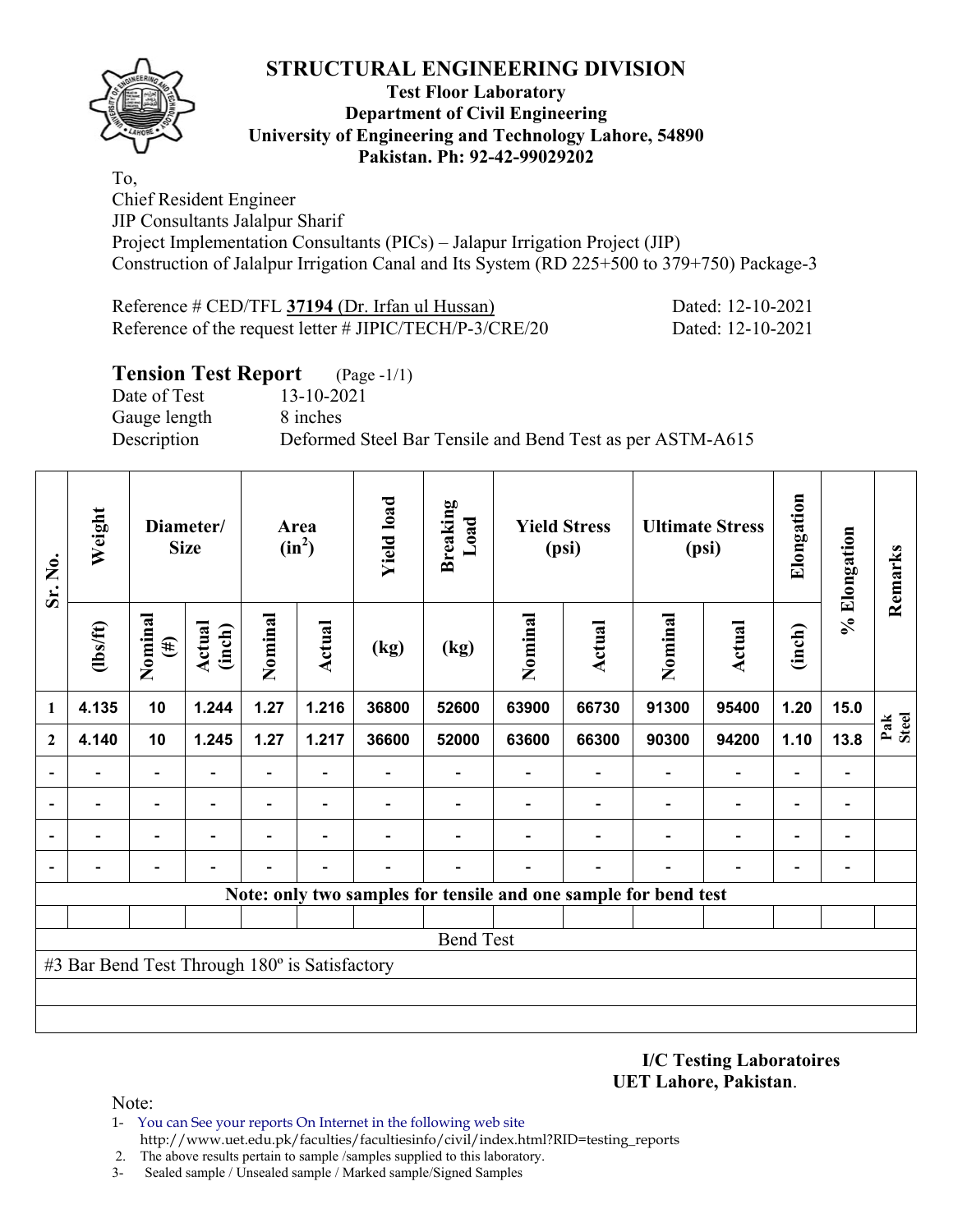

#### **Test Floor Laboratory Department of Civil Engineering University of Engineering and Technology Lahore, 54890 Pakistan. Ph: 92-42-99029202**

To,

Resident Engineer

AZ Engineering Associates

Widening / Improvement of Road from Khushab to Sandral Rajar Road and Ahmadabad Motorway Interchange Length 24 km District Khushab (Group-II 12.00 to 24.00 km = 12 km)

| Reference # CED/TFL 37195 (Dr. Ali Ahmed)          |
|----------------------------------------------------|
| Reference of the request letter # RE/AZEA/SGD/1882 |

Dated: 12-10-2021 Dated: 30-09-2021

| <b>Tension Test Report</b> (Page -1/1) |                                                           |
|----------------------------------------|-----------------------------------------------------------|
| Date of Test                           | 13-10-2021                                                |
| Gauge length                           | 8 inches                                                  |
| Description                            | Deformed Steel Bar Tensile and Bend Test as per ASTM-A615 |

| Sr. No.      | Weight                                        |                          | Diameter/<br><b>Size</b> |                          | Area<br>$(in^2)$         | <b>Yield load</b> | <b>Breaking</b><br>Load                                         |         | <b>Yield Stress</b><br>(psi) |                          | <b>Ultimate Stress</b><br>(psi) | Elongation                   | % Elongation                 | Remarks |
|--------------|-----------------------------------------------|--------------------------|--------------------------|--------------------------|--------------------------|-------------------|-----------------------------------------------------------------|---------|------------------------------|--------------------------|---------------------------------|------------------------------|------------------------------|---------|
|              | $\frac{2}{10}$                                | Nominal<br>$(\#)$        | Actual<br>(inch)         | Nominal                  | Actual                   | (kg)              | (kg)                                                            | Nominal | <b>Actual</b>                | Nominal                  | <b>Actual</b>                   | (inch)                       |                              |         |
| 1            | 0.392                                         | $\mathbf{3}$             | 0.383                    | 0.11                     | 0.115                    | 2700              | 3600                                                            | 54100   | 51600                        | 72200                    | 68800                           | 1.50                         | 18.8                         |         |
| $\mathbf{2}$ | 0.396                                         | $\mathbf{3}$             | 0.385                    | 0.11                     | 0.116                    | 2700              | 3600                                                            | 54100   | 51190                        | 72200                    | 68300                           | 1.50                         | 18.8                         |         |
|              |                                               |                          |                          | $\overline{\phantom{0}}$ |                          |                   |                                                                 |         |                              |                          | $\qquad \qquad -$               | $\qquad \qquad \blacksquare$ |                              |         |
| ۰            |                                               | $\overline{\phantom{0}}$ |                          | $\overline{\phantom{0}}$ | ۰                        |                   |                                                                 |         |                              | $\overline{\phantom{0}}$ | $\overline{\phantom{0}}$        | $\overline{\phantom{a}}$     | $\qquad \qquad \blacksquare$ |         |
|              |                                               |                          |                          | -                        | $\overline{\phantom{0}}$ |                   |                                                                 |         |                              |                          | $\qquad \qquad \blacksquare$    | $\overline{\phantom{0}}$     | $\overline{a}$               |         |
|              |                                               |                          |                          |                          |                          |                   |                                                                 |         |                              |                          |                                 | $\overline{\phantom{0}}$     | $\overline{\phantom{0}}$     |         |
|              |                                               |                          |                          |                          |                          |                   | Note: only two samples for tensile and one sample for bend test |         |                              |                          |                                 |                              |                              |         |
|              |                                               |                          |                          |                          |                          |                   |                                                                 |         |                              |                          |                                 |                              |                              |         |
|              |                                               |                          |                          |                          |                          |                   | <b>Bend Test</b>                                                |         |                              |                          |                                 |                              |                              |         |
|              | #3 Bar Bend Test Through 180° is Satisfactory |                          |                          |                          |                          |                   |                                                                 |         |                              |                          |                                 |                              |                              |         |
|              |                                               |                          |                          |                          |                          |                   |                                                                 |         |                              |                          |                                 |                              |                              |         |
|              |                                               |                          |                          |                          |                          |                   |                                                                 |         |                              |                          |                                 |                              |                              |         |

**I/C Testing Laboratoires UET Lahore, Pakistan**.

- 1- You can See your reports On Internet in the following web site http://www.uet.edu.pk/faculties/facultiesinfo/civil/index.html?RID=testing\_reports
- 2. The above results pertain to sample /samples supplied to this laboratory.
- 3- Sealed sample / Unsealed sample / Marked sample/Signed Samples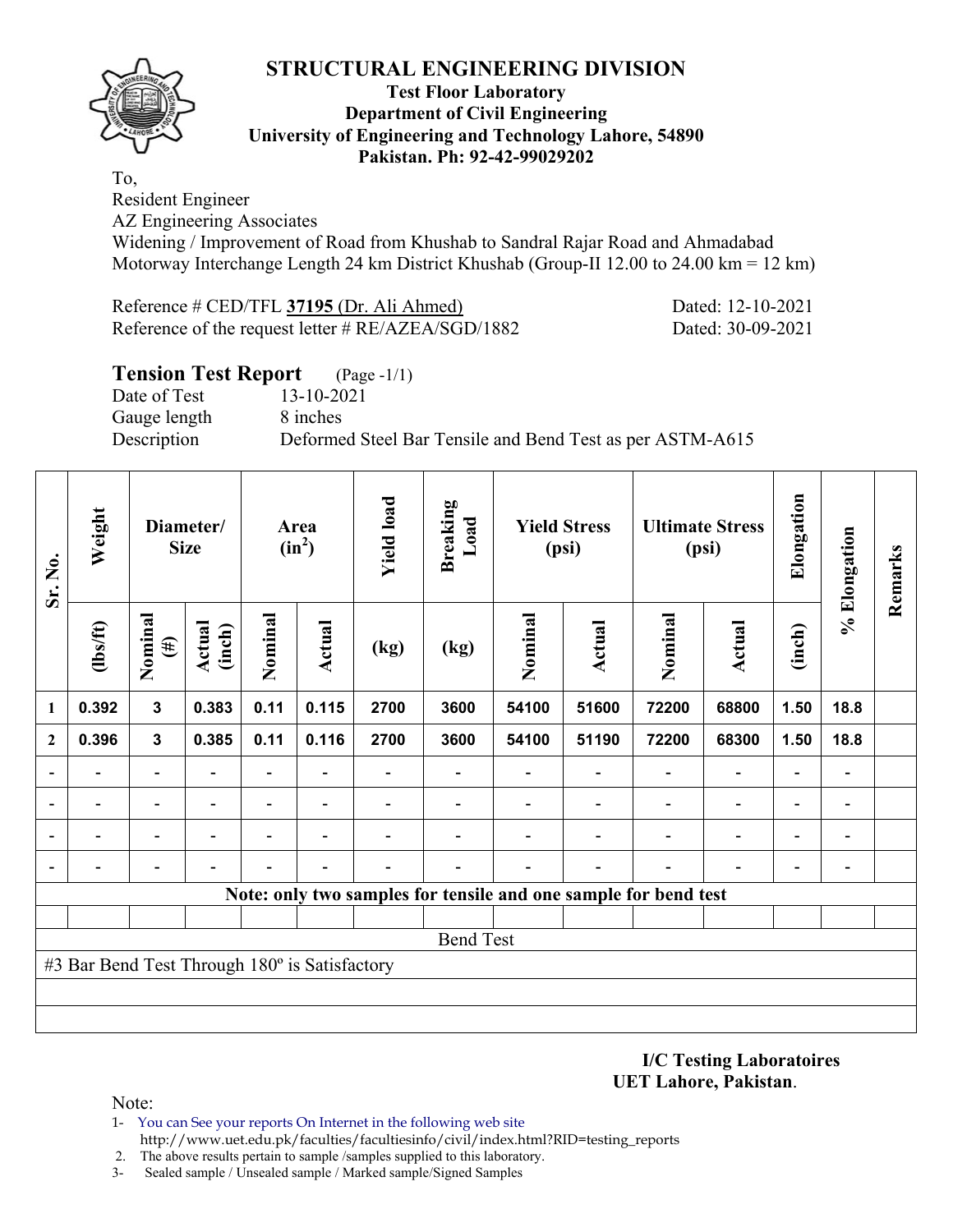

#### **Test Floor Laboratory Department of Civil Engineering University of Engineering and Technology Lahore, 54890 Pakistan. Ph: 92-42-99029202**

To, Deputy General Manager Projects Habib Rafiq Engineering (Pvt) Limited Construction of Sky Gardens tower, Lahore

Reference # CED/TFL **37196** (Dr. Ali Ahmed) Dated: 12-10-2021 Reference of the request letter # HRLE/SKG/2021/025 Dated: 11-10-2021

## **Tension Test Report** (Page -1/1)

Gauge length 8 inches

Date of Test 13-10-2021 Description Deformed Steel Bar Tensile and Bend Test as per ASTM-A615

| Sr. No.        | Weight   |                              | Diameter/<br><b>Size</b><br>(mm) |         | Area<br>$(in^2)$         | <b>Yield load</b><br><b>Breaking</b><br>Load<br><b>Yield Stress</b><br>(psi)<br>(psi) |                                                                 |         |        | <b>Ultimate Stress</b> |                          | Elongation               | % Elongation             | Remarks       |
|----------------|----------|------------------------------|----------------------------------|---------|--------------------------|---------------------------------------------------------------------------------------|-----------------------------------------------------------------|---------|--------|------------------------|--------------------------|--------------------------|--------------------------|---------------|
|                | (1bs/ft) | Nominal                      | Actual                           | Nominal | Actual                   | (kg)                                                                                  | (kg)                                                            | Nominal | Actual | Nominal                | <b>Actual</b>            | (inch)                   |                          |               |
| $\mathbf{1}$   | 0.421    | 10                           | 10.08                            | 0.12    | 0.124                    | 3900                                                                                  | 5200                                                            | 71650   | 69470  | 95533                  | 92700                    | 1.20                     | 15.0                     | Afco<br>Steel |
| $\mathbf{2}$   | 0.422    | 10                           | 10.09                            | 0.12    | 0.124                    | 4000                                                                                  | 5300                                                            | 73487   | 71070  | 97370                  | 94200                    | 0.80                     | 10.0                     |               |
| $\overline{a}$ |          | $\overline{\phantom{0}}$     |                                  |         |                          |                                                                                       |                                                                 |         |        |                        | $\overline{\phantom{a}}$ | $\overline{\phantom{0}}$ |                          |               |
| $\blacksquare$ | Ξ.       | $\overline{\phantom{a}}$     | $\blacksquare$                   | Ξ.      | $\overline{\phantom{a}}$ |                                                                                       |                                                                 |         |        | $\blacksquare$         | $\overline{\phantom{a}}$ | Ξ.                       | $\overline{\phantom{a}}$ |               |
|                | -        | $\qquad \qquad \blacksquare$ |                                  |         | $\overline{\phantom{0}}$ |                                                                                       |                                                                 |         |        |                        | $\overline{\phantom{a}}$ | $\overline{\phantom{0}}$ | $\overline{a}$           |               |
|                |          | $\overline{\phantom{0}}$     |                                  |         | $\overline{\phantom{0}}$ |                                                                                       |                                                                 |         |        |                        | $\overline{\phantom{0}}$ | $\overline{\phantom{0}}$ | $\overline{a}$           |               |
|                |          |                              |                                  |         |                          |                                                                                       | Note: only two samples for tensile and one sample for bend test |         |        |                        |                          |                          |                          |               |
|                |          |                              |                                  |         |                          |                                                                                       |                                                                 |         |        |                        |                          |                          |                          |               |
|                |          |                              |                                  |         |                          |                                                                                       | <b>Bend Test</b>                                                |         |        |                        |                          |                          |                          |               |
|                |          |                              |                                  |         |                          | 10mm Dia Bar Bend Test Through 180° is Satisfactory                                   |                                                                 |         |        |                        |                          |                          |                          |               |
|                |          |                              |                                  |         |                          |                                                                                       |                                                                 |         |        |                        |                          |                          |                          |               |
|                |          |                              |                                  |         |                          |                                                                                       |                                                                 |         |        |                        |                          |                          |                          |               |

**I/C Testing Laboratoires UET Lahore, Pakistan**.

Note:

1- You can See your reports On Internet in the following web site http://www.uet.edu.pk/faculties/facultiesinfo/civil/index.html?RID=testing\_reports

2. The above results pertain to sample /samples supplied to this laboratory.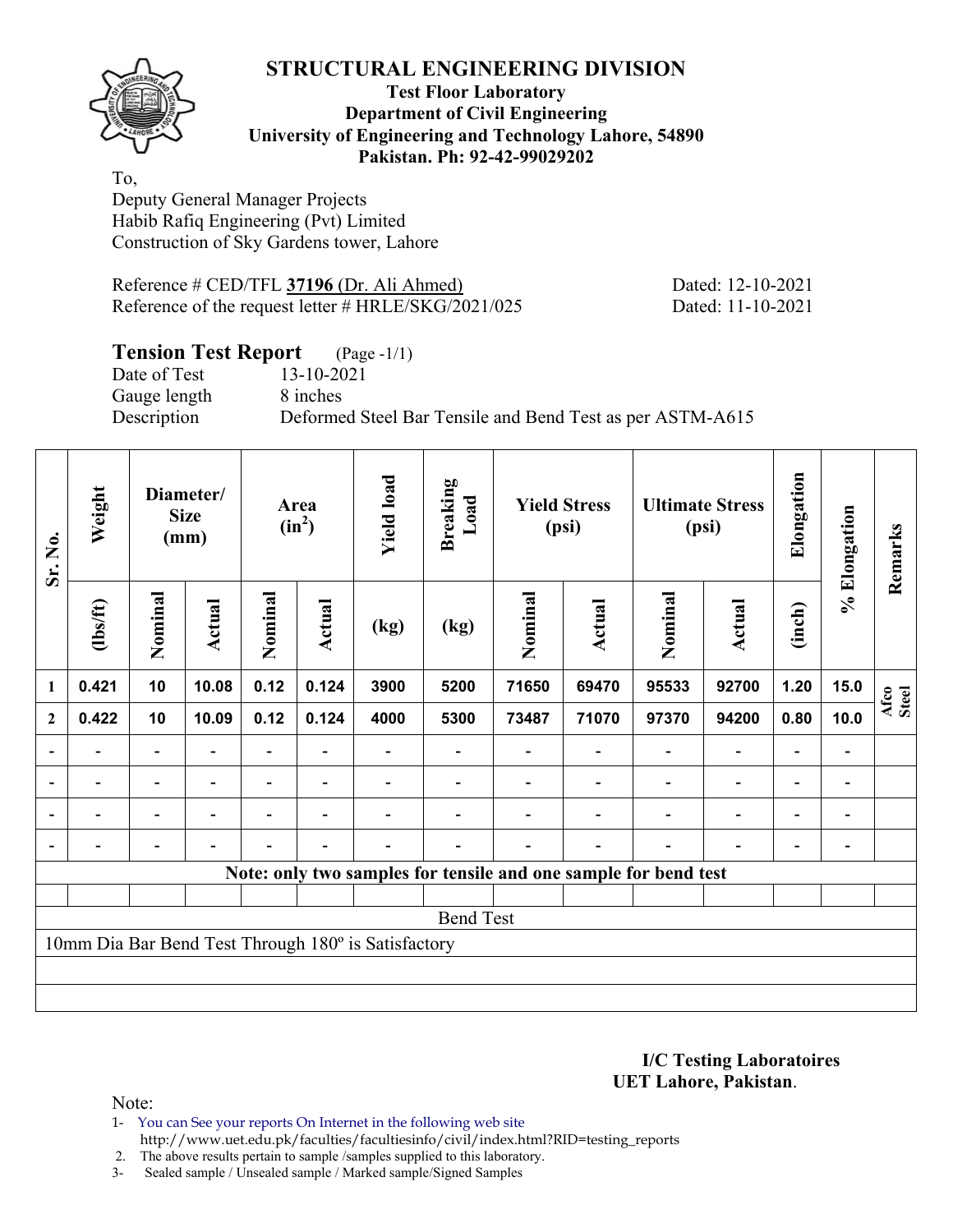

#### **Test Floor Laboratory Department of Civil Engineering University of Engineering and Technology Lahore, 54890 Pakistan. Ph: 92-42-99029202**

To, Project Manager Allied Bank Allied Bank Limited, Kasoori Road Road, Gulberg, Lahore

| Reference # CED/TFL 37199 (Dr. Asad Ali) | Dated: 13-10-2021 |
|------------------------------------------|-------------------|
| Reference of the request letter $\#$ Nil | Dated: 13-10-2021 |

#### **Tension Test Report** (Page -1/1) Date of Test 13-10-2021 Gauge length 8 inches

Description Deformed Steel Bar Tensile and Bend Test as per ASTM-A615

| Sr. No.                                                        | Weight                                        | Diameter/<br><b>Size</b> |                         | Area<br>$(in^2)$ |                | <b>Yield load</b> | <b>Breaking</b><br>Load | <b>Yield Stress</b><br>(psi) |        | <b>Ultimate Stress</b><br>(psi) |                | Elongation     | % Elongation | Remarks                |
|----------------------------------------------------------------|-----------------------------------------------|--------------------------|-------------------------|------------------|----------------|-------------------|-------------------------|------------------------------|--------|---------------------------------|----------------|----------------|--------------|------------------------|
|                                                                | $\frac{2}{10}$                                | Nominal<br>$(\#)$        | <b>Actual</b><br>(inch) | Nominal          | <b>Actual</b>  | (kg)              | (kg)                    | Nominal                      | Actual | Nominal                         | <b>Actual</b>  | (inch)         |              |                        |
| 1                                                              | 0.377                                         | $\mathbf{3}$             | 0.375                   | 0.11             | 0.111          | 3870              | 4790                    | 77600                        | 77040  | 96000                           | 95400          | 1.20           | 15.0         |                        |
| $\mathbf{2}$                                                   | 0.377                                         | $\mathbf{3}$             | 0.376                   | 0.11             | 0.111          | 3790              | 4710                    | 76000                        | 75320  | 94400                           | 93600          | 1.10           | 13.8         | Mughal<br><b>Steel</b> |
| $\blacksquare$                                                 | $\blacksquare$                                | ۰                        |                         | ۰                |                |                   |                         |                              |        |                                 | $\blacksquare$ | $\blacksquare$ |              |                        |
|                                                                |                                               | $\blacksquare$           | $\blacksquare$          | ۰                | $\blacksquare$ |                   |                         |                              |        |                                 | $\blacksquare$ | ۰              |              |                        |
|                                                                |                                               | ۰                        |                         |                  |                |                   |                         |                              |        |                                 | $\blacksquare$ | ۰              |              |                        |
|                                                                |                                               | ۰                        |                         |                  |                |                   |                         |                              |        |                                 |                | ۰              |              |                        |
| Note: only one sample for tensile and one sample for bend test |                                               |                          |                         |                  |                |                   |                         |                              |        |                                 |                |                |              |                        |
|                                                                |                                               |                          |                         |                  |                |                   |                         |                              |        |                                 |                |                |              |                        |
|                                                                | <b>Bend Test</b>                              |                          |                         |                  |                |                   |                         |                              |        |                                 |                |                |              |                        |
|                                                                | #3 Bar Bend Test Through 180° is Satisfactory |                          |                         |                  |                |                   |                         |                              |        |                                 |                |                |              |                        |
|                                                                |                                               |                          |                         |                  |                |                   |                         |                              |        |                                 |                |                |              |                        |
|                                                                |                                               |                          |                         |                  |                |                   |                         |                              |        |                                 |                |                |              |                        |

**I/C Testing Laboratoires UET Lahore, Pakistan**.

- 1- You can See your reports On Internet in the following web site http://www.uet.edu.pk/faculties/facultiesinfo/civil/index.html?RID=testing\_reports
- 2. The above results pertain to sample /samples supplied to this laboratory.
- 3- Sealed sample / Unsealed sample / Marked sample/Signed Samples